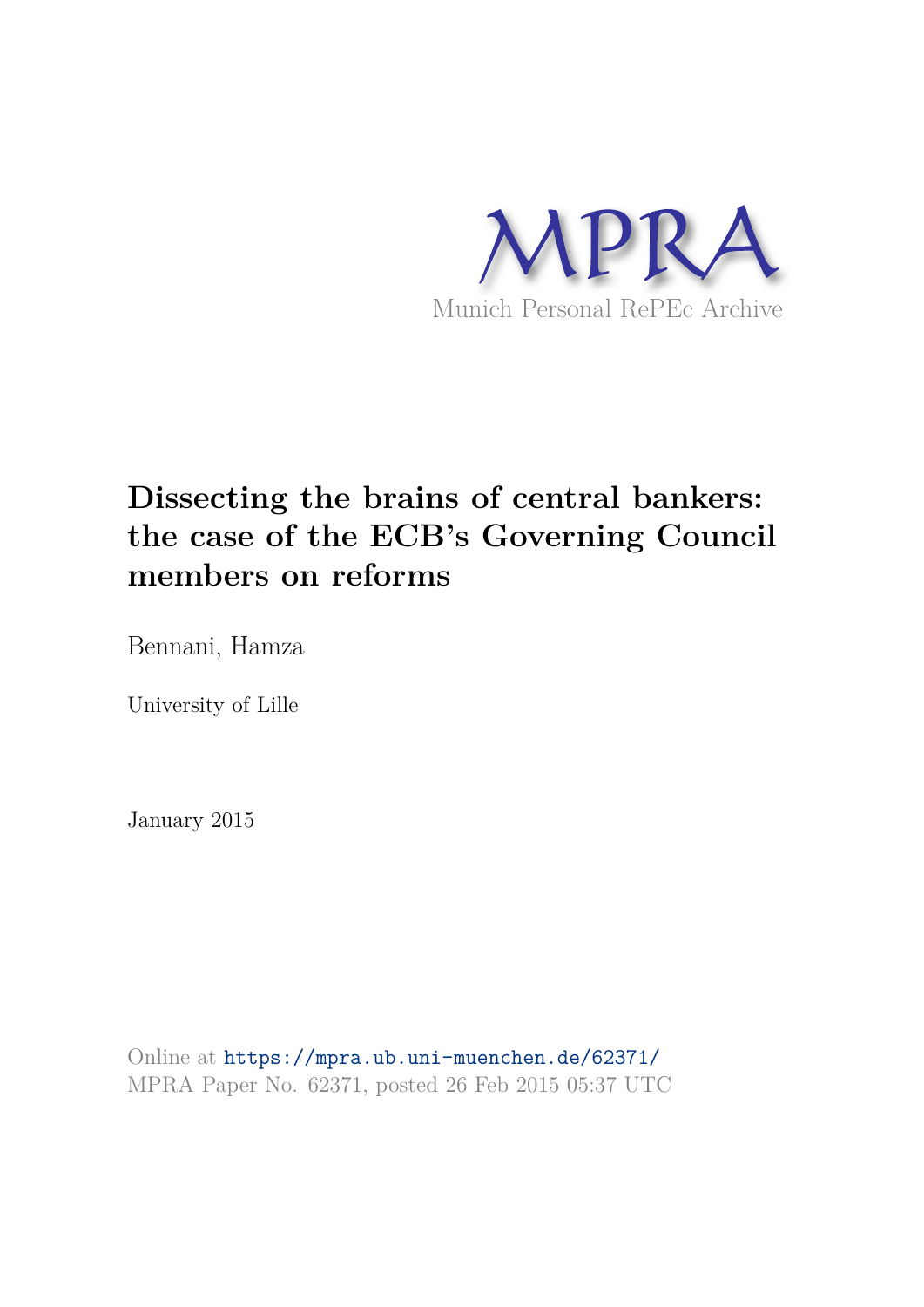# Dissecting the brains of central bankers: the case of the ECB's Governing Council members on reforms

Hamza Bennani <sup>∗</sup>

February 24, 2015

#### Abstract

Since 2009, European central bankers have supported some reforms, in order to draw roadmaps to get out of the euro debt crisis. This paper tests whether the educational and professional background of European central bankers matter for the type of reforms each of them advocated. Through a textual analysis of public speeches delivered by the European central bankers, we draw a cognitive map for each of them and, thus, of the reforms they propose as ways out of the euro debt crisis. Our results show that their occupational background is an important determinant of their respective economic reform proposals.

Keywords: European Central Bank, Monetary Policy, Euro debt crisis, Cognitive mapping

JEL classification: E42, E58, H12

<sup>∗</sup>Universit´e de Lille, Cit´e Scientifique, Facult´e d'Economie et de Sciences Sociales, Bˆatiment SH2 - 59655 Villeneuve d'Ascq, France. Email: hamza.benna@gmail.com, Tel: +33(0)3.20.43.66.12. This paper has been presented at the 3rd PhD Student Conference in International Macroeconomics and Financial Econometrics organized by EconomiX-CNRS and held in Nanterre (France) on March 19, 2014.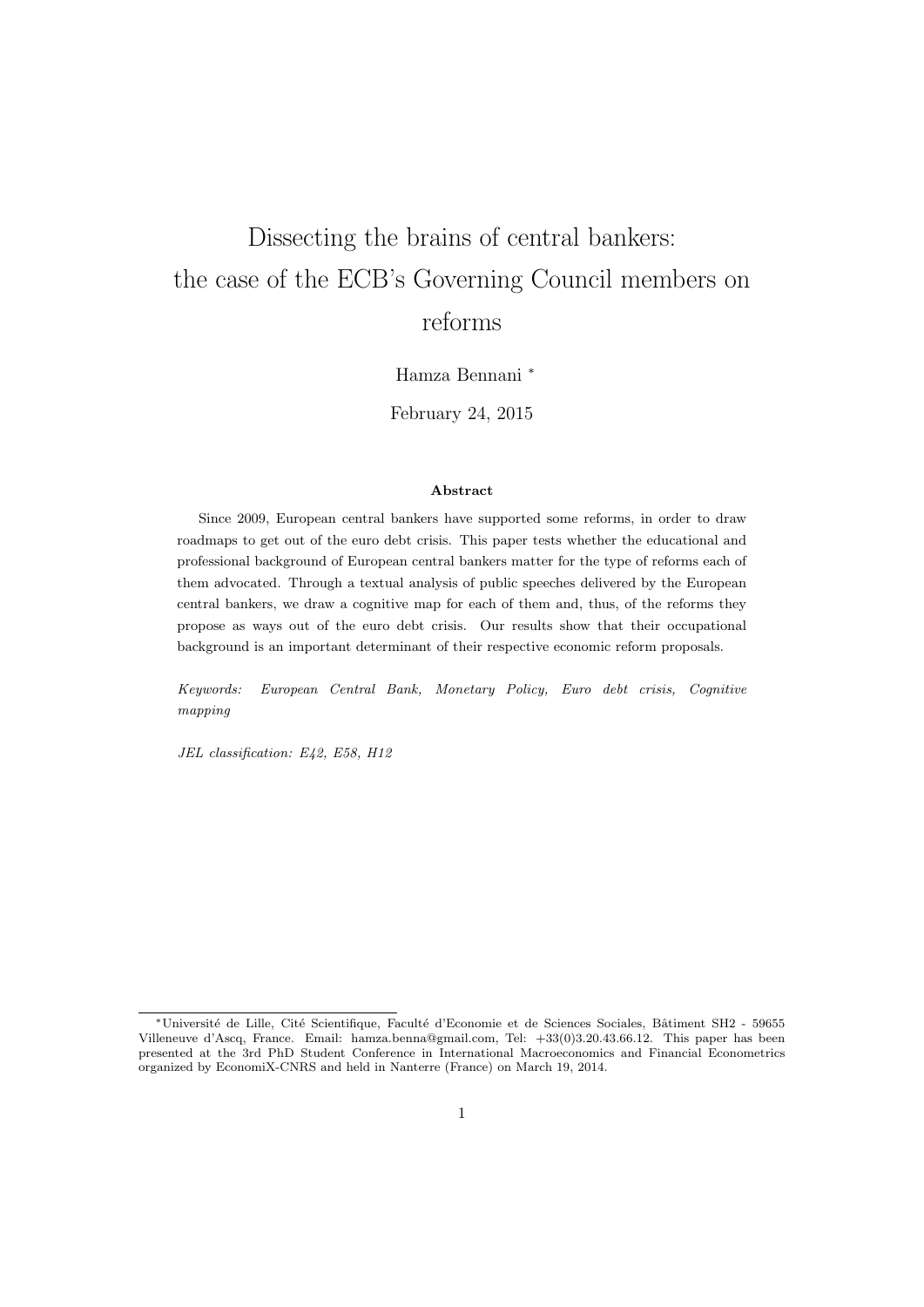### I Introduction

That financial crises are necessarily followed by structural and economic reforms is now well established, as Tommasi and Velasco (1996, p. 197) state: "That economic crises seem either to facilitate or outright cause economic reforms is part of the new conventional wisdom on reform". Rodrik (1996, p. 27) adds further that:"...if an economy in crisis has not yet reformed, the frequently proffered explanation is that the crisis has not yet become severe enough". This comes in accordance with the results of Tornell (1998), who finds that between 1970 and 1995, almost 80% of the trade reforms occurred during periods of either economic crises or drastic political changes. Drazen and Easterly (2001) find also evidence for the "crisis-induces-reform" hypothesis, but only for some variables like the inflation rate or the black market premium, and not for the current account deficit and the budget deficit. According to the authors, the ease of correcting different types of crises may explain these results. Alesina et al. (2006) argue that the term "reform" in such a context means a major change in policy, and they distinguish two types of reforms: stabilization reforms like major fiscal adjustment, and structural reforms like liberalization of good markets, changes in the regulatory environment, or labor market reforms. As a case in point, the emergence of the euro sovereign debt crisis at the beginning of 2010, and the exacerbation of the incompleteness of EMU's institutional framework and its vulnerabilities, required new measures and immediate reforms from the ECB as well as other policy makers (Aizenman, 2013). There is now wide recognition of the need to secure sustainable public finances, and to reinforce supervision, regulation and resolution procedures across euro area countries. Then, the euro debt crisis constitutes a sort of experiment for the "crisis-inducesreform" hypothesis.

As European central bankers have had to cope with the crisis, they have suggested to implement reforms to solve it. They have notably used their speeches to convey their opinions about the economic reforms to implement (de Jong and Van Esch, 2013), likewise they send signals about their monetary policy preferences (de Haan and Jansen, 2006).

The empirical literature has shown that monetary policy preferences of central bankers are affected by their occupational and educational background, e.g., Harris et al. (2011) and Eichler and Lähner (2013) find that having experience in the central bank, the industry sector, and in academia is a source of variation in policy preferences inside the monetary policy committee of the Bank of England and the Federal Market Open Committee. Here, we investigate whether these background characteristics have an influence on European central bankers' economic reform proposals. More precisely, we check whether education and former occupation affect their respective policy preferences with respect to the crisis.

The relationship between a person's education and his or her economic preferences has been studied by Frank et al. (1993, 1996), Frey et al. (1993), Frey and Meier (2003), Rubinstein (2006) and Goossens and Méon (2010). These authors have shown that education strongly influences behavior in economic decision-making.

However, one major point of discussion in this literature is whether such differences in economic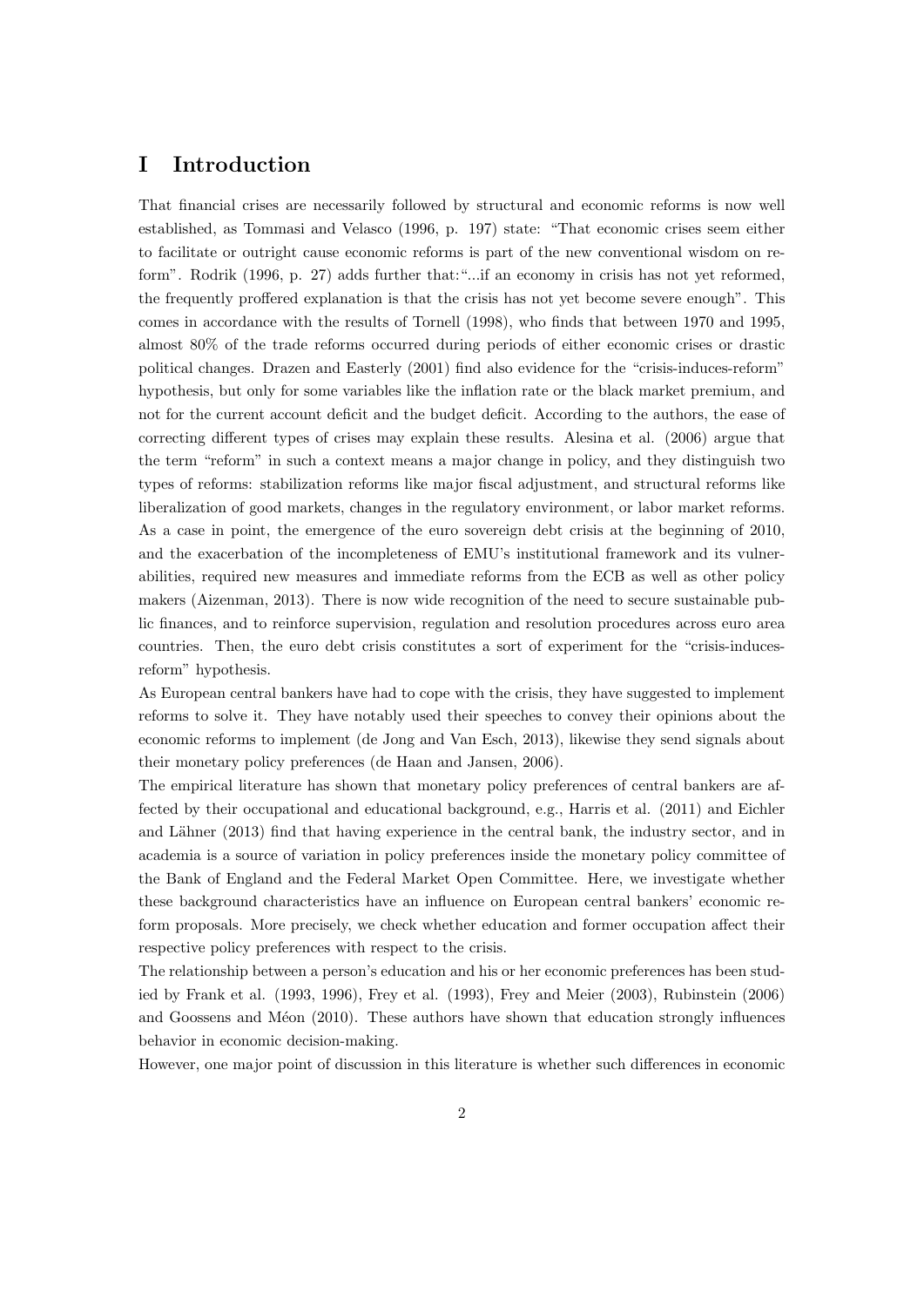attitudes stem from indoctrination or from self-selection, i.e., they could be the result of studying different topics or from a selection process whereby students choose a field that is closer to their prior beliefs. Some studies find evidence of the selection hypothesis, such as Carter and Irons (1991), Yezer et al. (1996), Frank and Schulze (2000), Gandal and Roccas (2002), Frey and Meier (2003). According to the self-selection hypothesis, economics students deliberately choose to study economics because they are already different or have different views than other students. This view implies that the study period of several years has no marginal effect on the students' value system. This theory is in line with the crystallization thesis of Hess and Torney (1967), which suggests that values are determined in the first 13 years of life and that these values remain stable thereafter. However, most sociologists tend to reject this view of value formation as being static. Instead, it is argued that one's socialization is an ongoing process (Hurrelmann, 2002). This would be consistent with Becker's (1996) model of man's values and attitudes, according to which values and attitudes result from an ongoing investment in human and social capital<sup>1</sup>. This hypothesis is in line with studies that report evidence of indoctrination effect, such as Frank et al. (1993), Haucap and Just (2004), Gross (2005), Cipriani et al. (2009), Bauman and Rose (2011), and Giuliano and Spilimbergo (2014).

In addition to education, other influences might shape a person's economic preferences, such as the profession the person exerts after receiving his/her education. As an illustration, Frey (1986) shows that economists working in the government had less trust in the market than academic economists; while, for instance, 45% of academic economists believed that minimum wages increase unemployment, only 33% of economists working in the government held the same belief. Coleman (1992) finds that economists have different opinions about the justice of redistributive transfers, the merits of privatization and the need to manage demand to avoid unemployment, and that these differences are correlated with the place of employment, gender and age. For instance, male economists under 40 years of age working in the government and business sectors appear to be the strongest supporters of the market mechanism.

Against this background, we can only expect that the educational and the professional indoctrination influence European central bankers' economic reform proposals: central bankers with an experience in the private sector might favor measures that aim to stabilize the banking sector, while central bankers from the public sector might promote the implementation of reforms that help sustain public finances.

Hence, we focus on the education and career background of central bank governors in the Economic and Monetary Union (EMU), and how these attributes impact on the reform proposals they made during their tenure, since the start of the euro debt crisis. To the best of our knowledge, this paper is the first which studies the relationship between EMU central bankers' reform proposals since the onset of the euro debt crisis and their personal characteristics. For that purpose, we rely on central bankers' public speeches to extract their reform proposals, using the technique of cognitive mapping introduced in section 2. In section 3, we outline the model and,

<sup>&</sup>lt;sup>1</sup> According to this model, university education has a strong impact on one's values, and differences in education should lead to different value sets.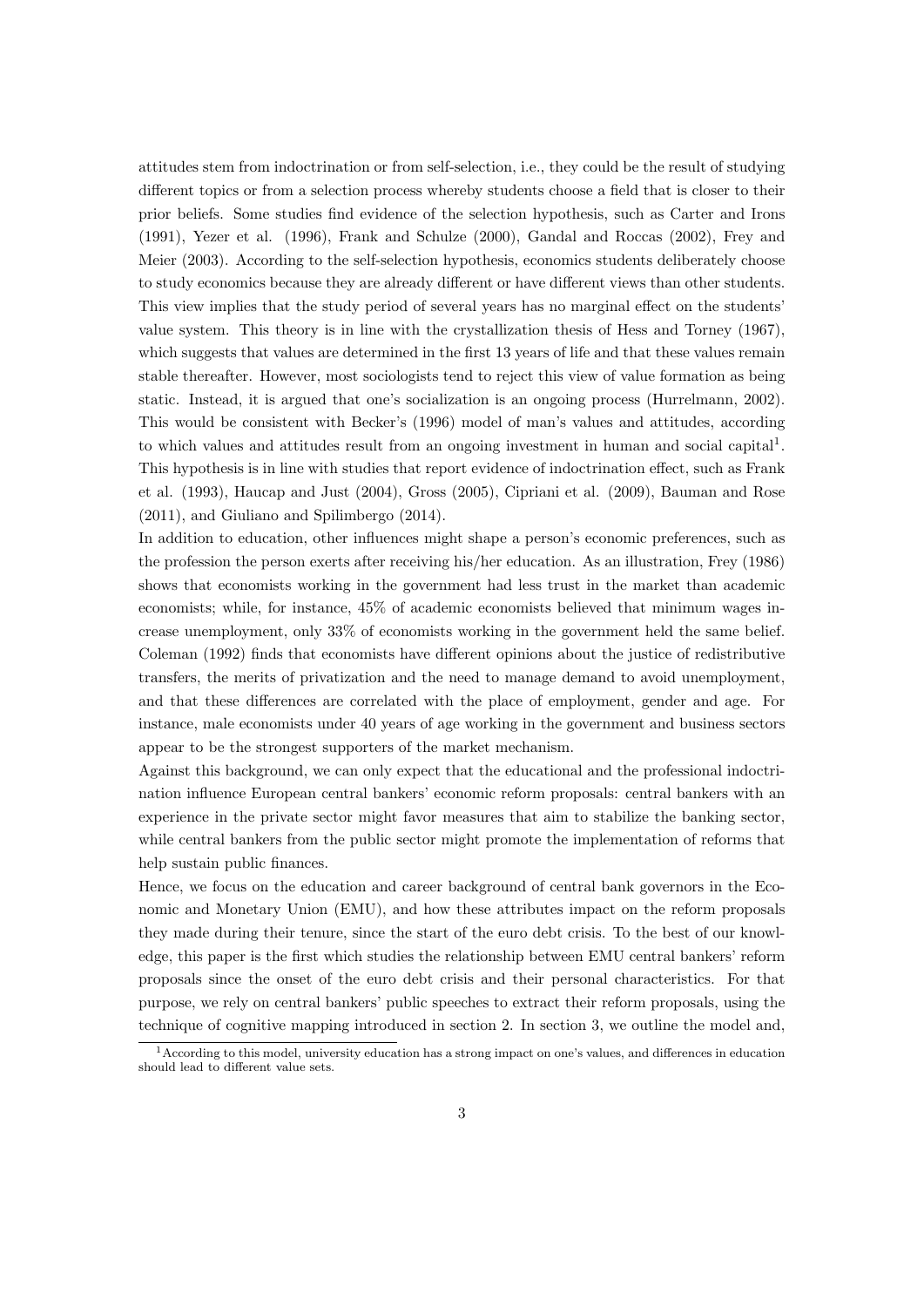in section 4, we assess the extent of the influence of central bankers' personal characteristics on their economic reform proposals. Section 5 provides further extensions while the last section concludes.

# II Mapping the brains of central bankers

To determine the reform proposals made by the European central bankers to stimulate the economy in the context of the euro debt crisis, we proceed to a textual analysis of their public speeches using a hand-coding process. However, central bankers make speeches in various contexts and may talk about reforms which are not related to the euro debt crisis, but to different circumstances. As an illustration, Luc Coene, the Belgian central banker since 2011, is member of the advisory board of the think tank "Itinera Institute"<sup>2</sup>. He may then make propositions that fall within its scope of actions in his speeches (such as poverty and inequality, education, ageing and pensions, energy and environment). Therefore, it is necessary to contextualize the reform proposals central bankers make in their speeches. Such contextualization requires the technique of cognitive mapping.

Cognitive mapping is a method commonly used in the fields of political science, social psychology and organizational studies. It enables a systematic analysis of leaders' policy beliefs embedded in public assertions, and allows to make qualitative and/or quantitative comparisons of these beliefs<sup>3</sup>. It offers ways to qualitatively and quantitatively analyze both the content and structure of belief-systems. While most of the studies using the cognitive mapping focused on foreign policy beliefs (with an emphasis on U.S. presidents), as we will show, this technique also applies to different topics, delivering interesting insights.

Wrightson (1976, pp. 291-332) described the process of coding cognitive maps from texts as a "sophisticated" content analysis. This technique involves creating cognitive maps through a hand-coding textual analysis of public speeches. The coder looks for "cause concept -linkageeffect concept" relationships. This involves identifying concepts and the relationships between those concepts. The term "concept" refers in this context to the mental representation a central banker has when talking about macroeconomic variables (inflation, deficit...), economic instruments (tax, capital requirements...), or economic reforms (banking union, supervisory mechanism...). A cognitive map thus gives a structured overview of a policy-maker's position on certain issues related to the euro debt crisis, and shows how its outlined concepts are linked, and indicates which ones are positively or negatively related. Policy-makers' preferences and causal reasoning may be determined from the maps. In contrast to basic content analysis, which is essentially a counting procedure, the analysis in a cognitive map is based on the causal relationship between concepts, not on the concepts themselves. Then, cognitive maps allow to distinguish the reforms European central bankers made in the context of the euro debt crisis from the reforms

<sup>2</sup>See:www.itinerainstitute.org/en/about-itinera/advisory-board. [Accessed on January 2015].

<sup>3</sup>See Axelrod (1976), Bougon et al. (1977) for seminal papers and Schafer and Young (1998), Eden and Ackermann (1998), Curseu et al. (2010), and Van Esch (2012) for more recent uses.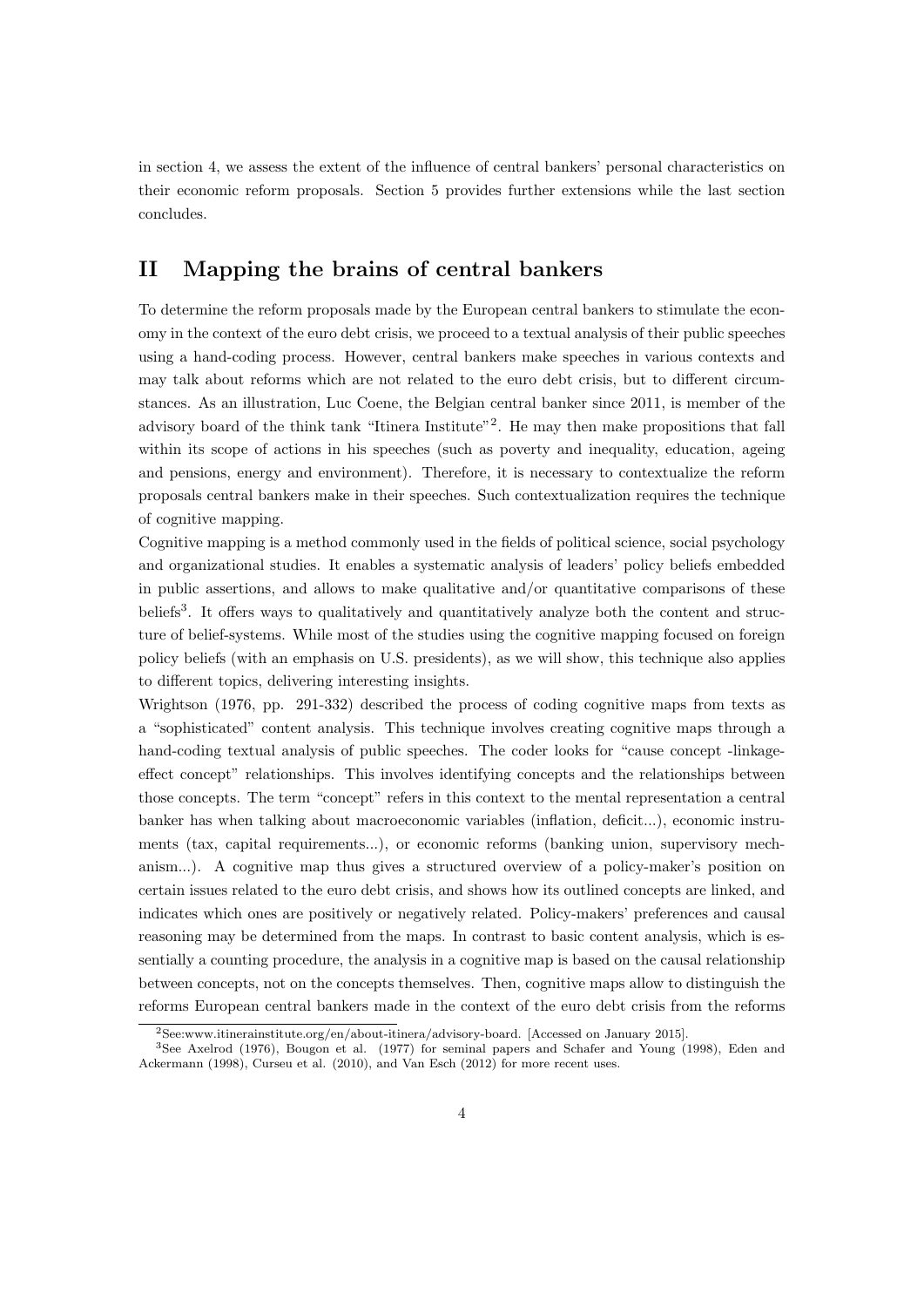made during other events/crises<sup>4</sup>. Hence, it is the most adequate textual analysis method to extract and conceptualize the reforms central bankers propose to counteract the effects induced by the euro debt crisis.

Given that private documents are inaccessible to the general public, the empirical studies in politics and psychology have mainly used public sources to assess policy makers' views (Van Esch, 2007). One might argue that asserting policy makers' beliefs from public sources may be biased given that they are written by speech writers, and thus do not reflect their personal views about the necessary reforms. However, Renshon (2009) shows that analyzing public sources leads to the same outcomes as private sources, providing confirmation of the validity of using public speeches to assess leaders' beliefs. Moreover, de Jong and Van Esch (2013) argue that an additional advantage of using public speeches is that they reflect the person's opinion in its official role, which may be the exact reason why she can be influential. For the present study, public speeches by central bank officials are written by a department in the national central banks, and can be subject to review by the Board. Thus, there might be a degree of censorship or restraint and we cannot control for that. However, in our view, this makes our results even stronger since central bankers' speeches might reveal more subtler perspectives on their personal views on reforms despite the potential censorship. Moreover, if the empirical analysis reveals the importance of some traits, it can only be biased towards the null hypothesis of no-influence.

To determine European central bankers' views on the euro debt crisis and their respective reform proposals, a cognitive map is created for each of them based on all their public speeches<sup>5</sup> from October 2009<sup>6</sup> until July 2013 (see Appendix A), in front of national and international audiences. We ignore Executive Board members given that the preliminary analysis of their speeches has shown that they are primarily ECB's policy representatives.

Cognitive maps are created as follows: the causal relations between concepts revealed through the textual analysis are transformed into graphic maps in which the concepts are depicted as points and the relations between these concepts as arrows. A concept at the tail of an arrow is taken to cause, or influence, the concept at the arrowhead. When an arrowhead is shown with a positive sign (+) attached, then the first pole of the tail concept implies the second pole of the head concept. We thus distinguish in the maps the reforms they advocate (cause concepts), and their positive/negative impact (linkage) on some economic aggregates (effect concepts), such as economic growth, the level of unemployment or the government budget balance. Given the research question raised by this present study, it is the cause concepts that serve as an indicator, first to reveal the differences between European central bankers' reform proposals, and second, to assess the influence of their educational and professional background on their respective propo-

<sup>4</sup>Like, e.g., the subprime mortgage crisis.

<sup>5</sup>Public speeches of central bankers are available in the Bank of International Settlements database  $(www.bis.org/list/cbspeeches/from_01011999/index.htm).$ 

<sup>&</sup>lt;sup>6</sup>In October 2009, the new Greek government revealed that previous Greek governments had been underreporting the budget deficit. From this period onward, similar concerns arose in Ireland, Portugal, Spain and Italy, amplifying notably the risk of contagion of rising spreads on sovereign bonds. This rapidly led to tensions in the euro sovereign debt market.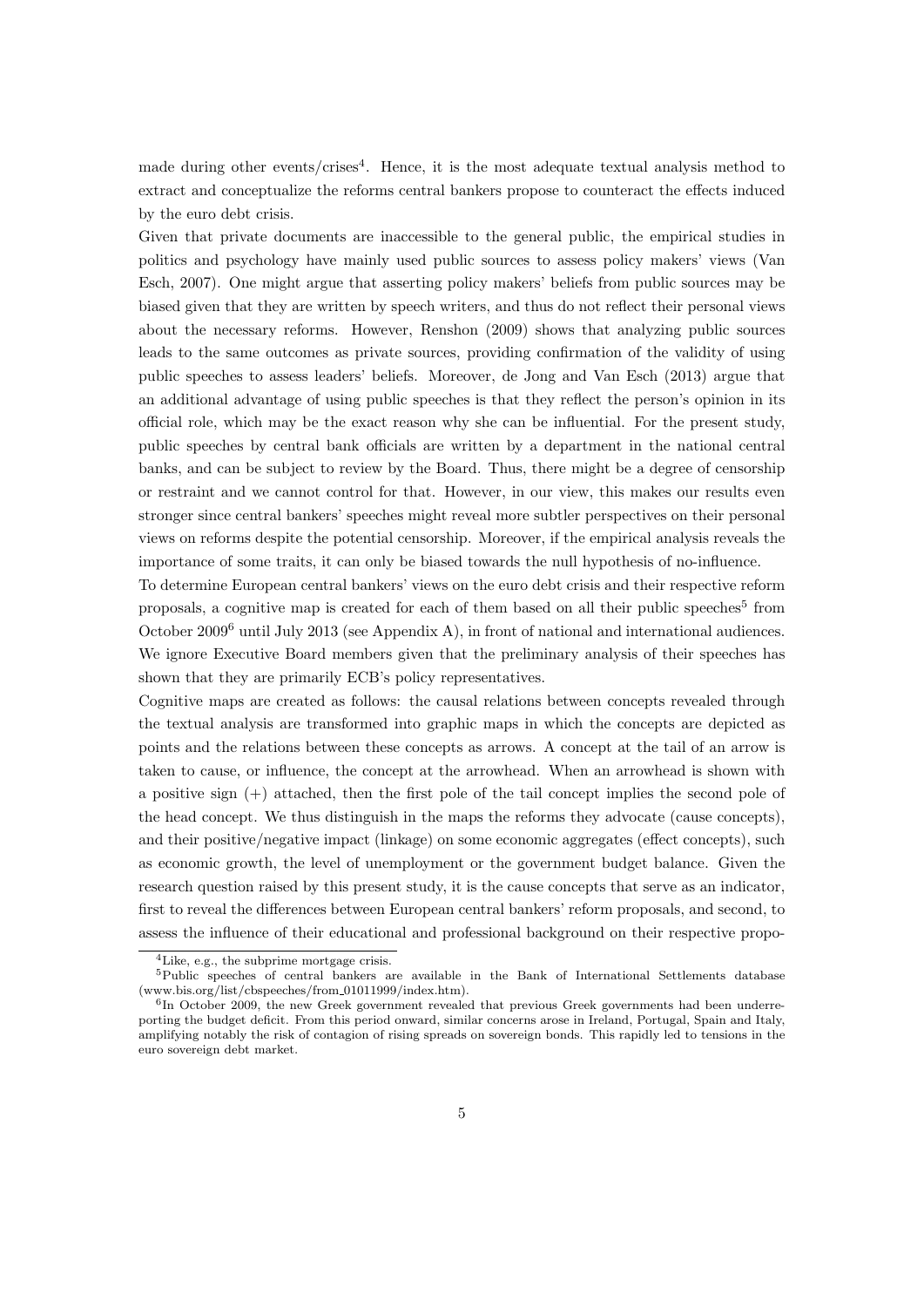sitions.

As an example of this technique, Figure 1 represents an excerpt of the cognitive map of Erkki Liikanen (2004 -...), the governor of the Bank of Finland, when he talks about the euro debt crisis.





Figure 1 above shows the cause concepts (reforms) in circles and the effect concepts in rectangles. The arrow reveals the direction of causality between the concepts, while the sign (+) exposes their (positive) impact.

As shown in the map, governor Liikanen considers that the macroprudential instruments (cause concept/reform) have a positive impact (linkage) on the stability of the financial system (effect concept). For more details on the construction of a cognitive map from a speech, see Appendix B.

We use the frequency of the cause concepts<sup>7</sup> derived from the cognitive map of each central banker as dependent variable, to reveal the impact of their educational and professional background on their reform proposals. The resulting cognitive maps contain up to 30 economic reforms proposed by the European central bankers in the context of the euro debt crisis, that we regroup in different categories (see Table 5 in appendix C):

-Reforms of the banking and finance industry

-Basel 3 implementation

<sup>&</sup>lt;sup>7</sup>The frequency with which they are mentioned in central bankers' speeches.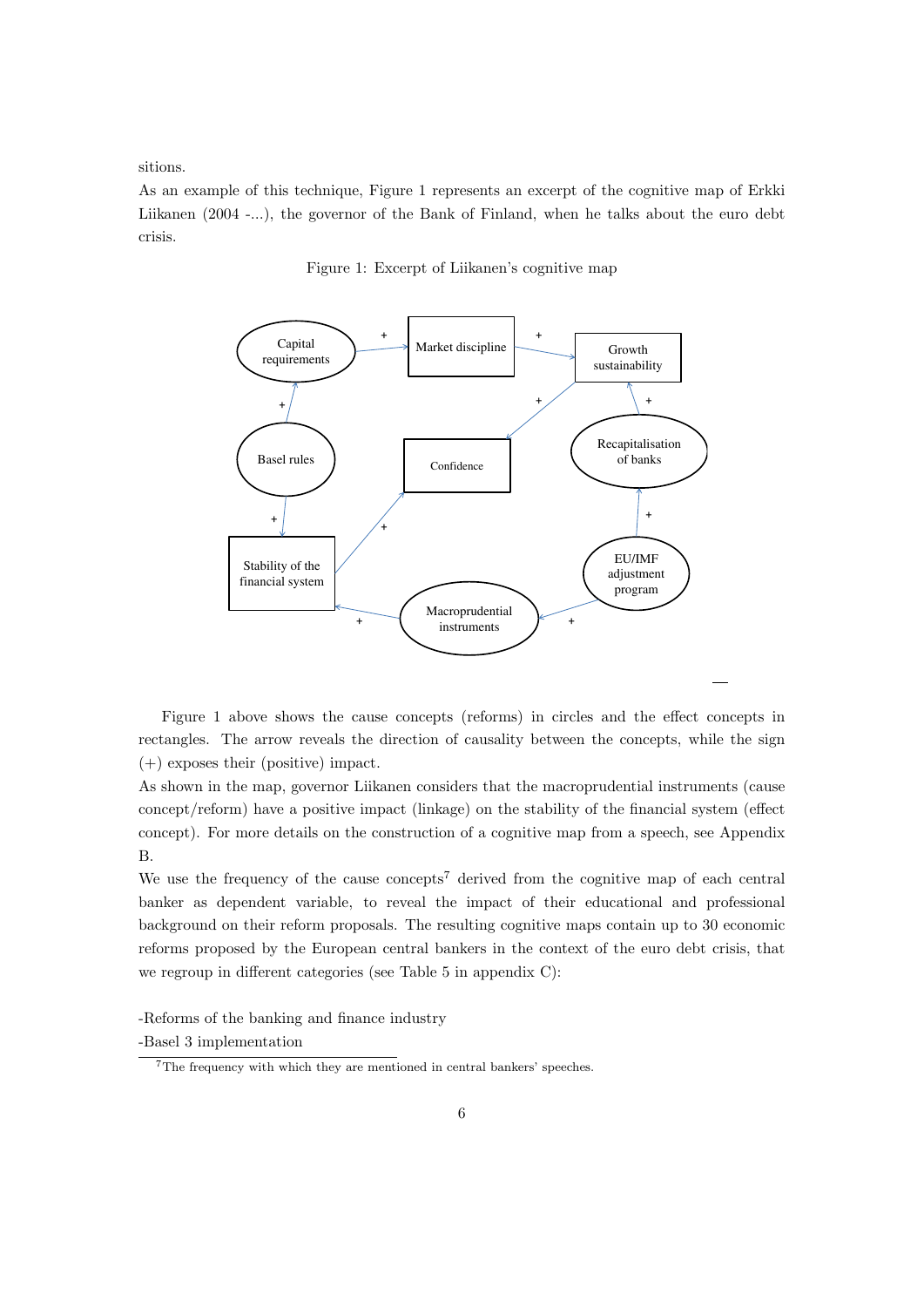-Consolidation measures -Federally oriented reforms -Liberalization market reforms

#### -Unconventional monetary easing

## III Data and Methodology

To assess the influence of the biographical features on the reform proposals derived from the cognitive maps of each European central banker, we estimate a Tobit regression model, which is the most adequate given the nature of our data.

The Tobit model describes the relationship between a non-negative dependent variable  $y_i$  and an independent variable  $x_i$ , which can be described in terms of a latent variable  $y_i^*$ . If we consider that  $y_i^*$  is observed if  $y_i^* > 0$  and is not observed if  $y_i^* = 0$ , then, the observed  $y_i$  is defined as :

$$
y_i = \begin{cases} y_i^* = \beta x_i + u_i & \text{if } y_i^* > 0 \\ 0 & \text{if } y_i^* = 0 \end{cases}
$$

The Tobit model is convenient for the censored regression model, because some observations on  $y_i^*$  (those for which  $y_i^*$ =0) are censored. In other words, the latent variable  $y_i$  is only observed if  $y_i^* > 0$ . The actual dependent variable is :  $y_i = \max(0, y_i^*)$ . As Wooldridge (2002) suggests<sup>8</sup>, a censored regression model applies when there is a variable with quantitative meaning,  $y^*$ , which is censored from below or above , i.e., it is not observed for some part of the population.

In our case, we face a censored regression model given that 12 out of 17 central bankers (70%) left or took their position during the period of analysis (2009-2013) (see Table 4 in appendix A). Therefore, some dependent variables may not be observable for some central bankers. For instance, some reforms have been applied before the appointment of some central bankers<sup>9</sup>, thus, these reforms are absent in their respective proposals, and not because they did explicitly choose not to mention them. We estimate then a linear relationship between variables with a left censoring in the dependent variable $^{10}$ . We check whether any of the assumptions of the censored normal regression model is violated, in particular if there is heteroscedasticity or non-normality, and find that the results are consistent<sup>11</sup>.

Our sample covers the period running from October 2009 until July 2013, and includes all EMU central bankers who have made public speeches<sup>12</sup>. The estimated equation takes the following

<sup>8</sup>"the censored regression model arises due to data censoring. In particular, the underlying dependent variable is roughly continuous but it is censored below or above a certain value due to the way we collect the data or to institutional constraints. In a sense, the problem solved by censored regression is a missing data problem, but we have useful information on the nature of the missing data" (p. 551).

<sup>9</sup>The Basel 3 accord was agreed in December 2010. Therefore, it is obvious that a central banker such as Ignazio Visco, who was appointed on November 2011 as a governor of the Bank of Italy, will not talk about it as a crucial reform to adopt.

 $10$ Censoring from the left takes place when cases with a value that fall at a threshold  $(0)$  are censored.  $^{11}\mathrm{Test}$  results available upon request.

 $12$ Except for Vitor Constancio, given that he was appointed vice-president of the ECB on May 2010.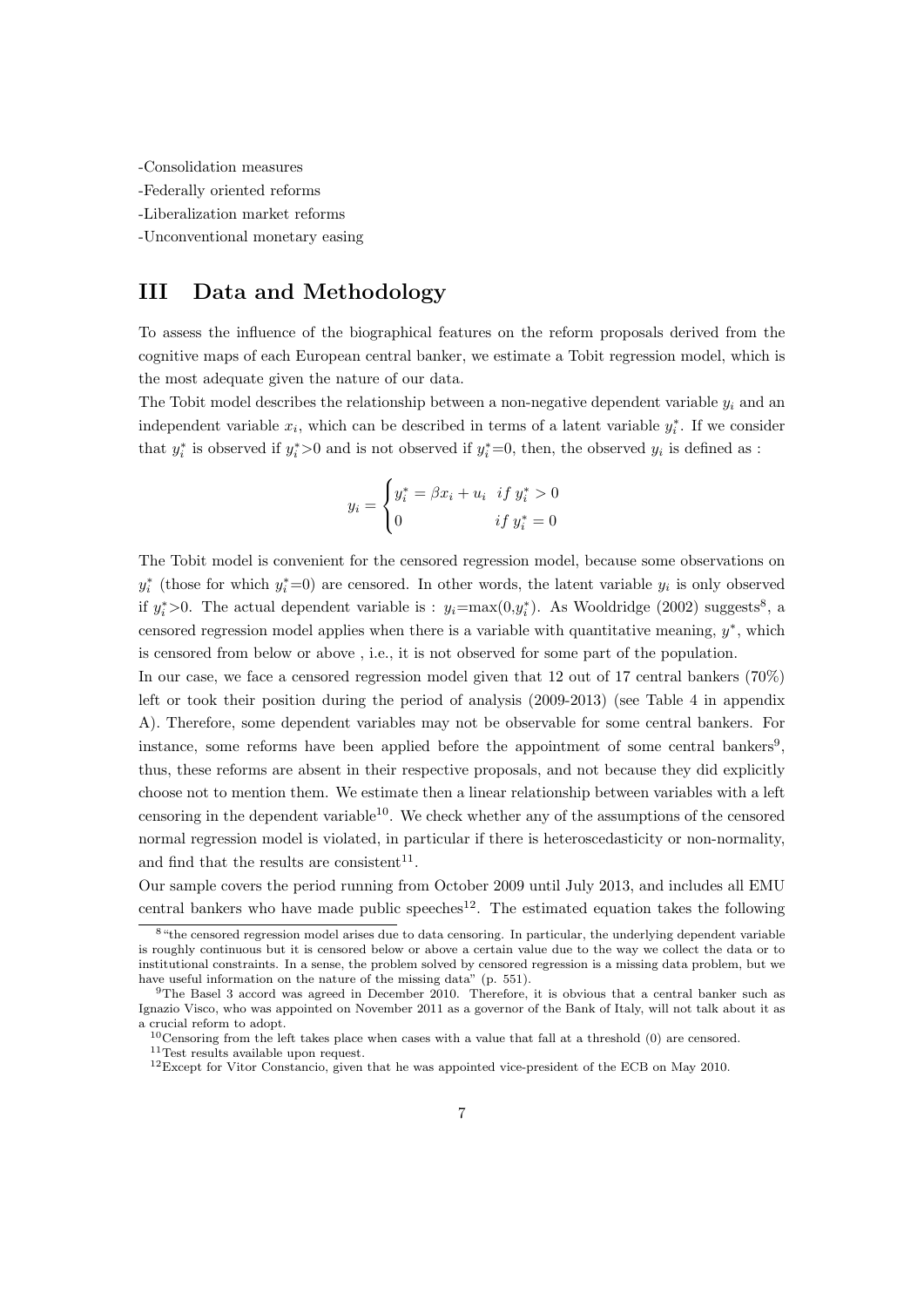form:

$$
reform_{x,i} = \alpha + \beta_1 prof_i + \beta_2 educ_i + \beta_3 appoint polit_i + \gamma X_i
$$
\n(1)

where  $reform_{x,i}$  is the ratio of reform x proposed by central banker i to the total number of all reforms stated in his speeches<sup>13</sup> (and derived from his cognitive map) during the covered period, i.e., it reflects the relative importance he grants to the reform x in his speeches<sup>14</sup>. The form of the dependent variable (ratio) impedes the use of a Count data model, given that it does not comply with one of the fundamental conditions of the Poisson distribution, i.e., the use of an integer as a dependent variable.

 $prof_i$  is the profession of central banker i,  $educ_i$  represents his education and appoint polit<sub>i</sub> the political affiliation of the government that appointed central banker  $i$ . We consider eight different background indicators, of which four are dummy variables for working experience, two dummies for education background and two additional dummies for political affiliation. Finally, given that in the euro area central bankers are appointed by countries with different and sometimes antagonist interests, we introduce a set of control variables  $X_i$  to control for this potential heterogeneity.  $X_i$  includes the growth of GDP, the growth of the unemployment rate, the growth of the debt level, and the inflation rate of the country of central banker  $i$  during his tenure for the covered period.

With regard to education, we distinguish holders of a Ph.D and holders of a MSc. As for occupational background, (private) bankers, economic scholars, central bank staff and civil servants are distinguished. We follow Göhlmann and Vaubel (2007) and consider that if a central banker has worked in more than one profession, we take into account his entire background. For instance, if a central bank governor has experience in the academic and the banking sectors, both background indicator variables take the value  $1^{15}$ . Finally, given that the governor of the central bank is usually appointed by the government or by parliament, that a political party tends to nominate committee members with similar preferences (Havrilesky and Gildea, 1992; Chappell et al., 1993; Vaubel, 1997; Berger and Woitek, 1997; Ennser-Jedenastik, 2014), and that partisan ideologies appear to play an important role in the monetary policy committee's voting calculus (McGregor, 1996; Neuenkirch and Neumeier, 2013), we consider that the political affiliation of the government that has appointed central banker  $i$  may have an impact on its reform proposals. We thus distinguish the central bankers appointed by right wing governments from the central bankers appointed by left wing governments. We use the variance inflation factor to check for multicollinearity, and find that the null hypothesis of no collinearity cannot be rejected.

It is worth noting that introducing a time dimension in this estimation is pointless given that central bankers deliver speeches when they are invited for conferences or seminars. Then, the distribution of speeches, and thus, of their reform proposals, is random throughout the period of

<sup>&</sup>lt;sup>13</sup>We consider a ratio given that central bankers talk with different frequencies, as shown in Table 4 of Appendix A.

 $^{14}\rm{Due}$  to space constraints, statistics about the left-hand side variables are available upon request.

<sup>15</sup>This is particularly relevant for the European central bankers, given that a non negligible share of them have cumulated a position in the university and in the public, the private or the central banking sectors.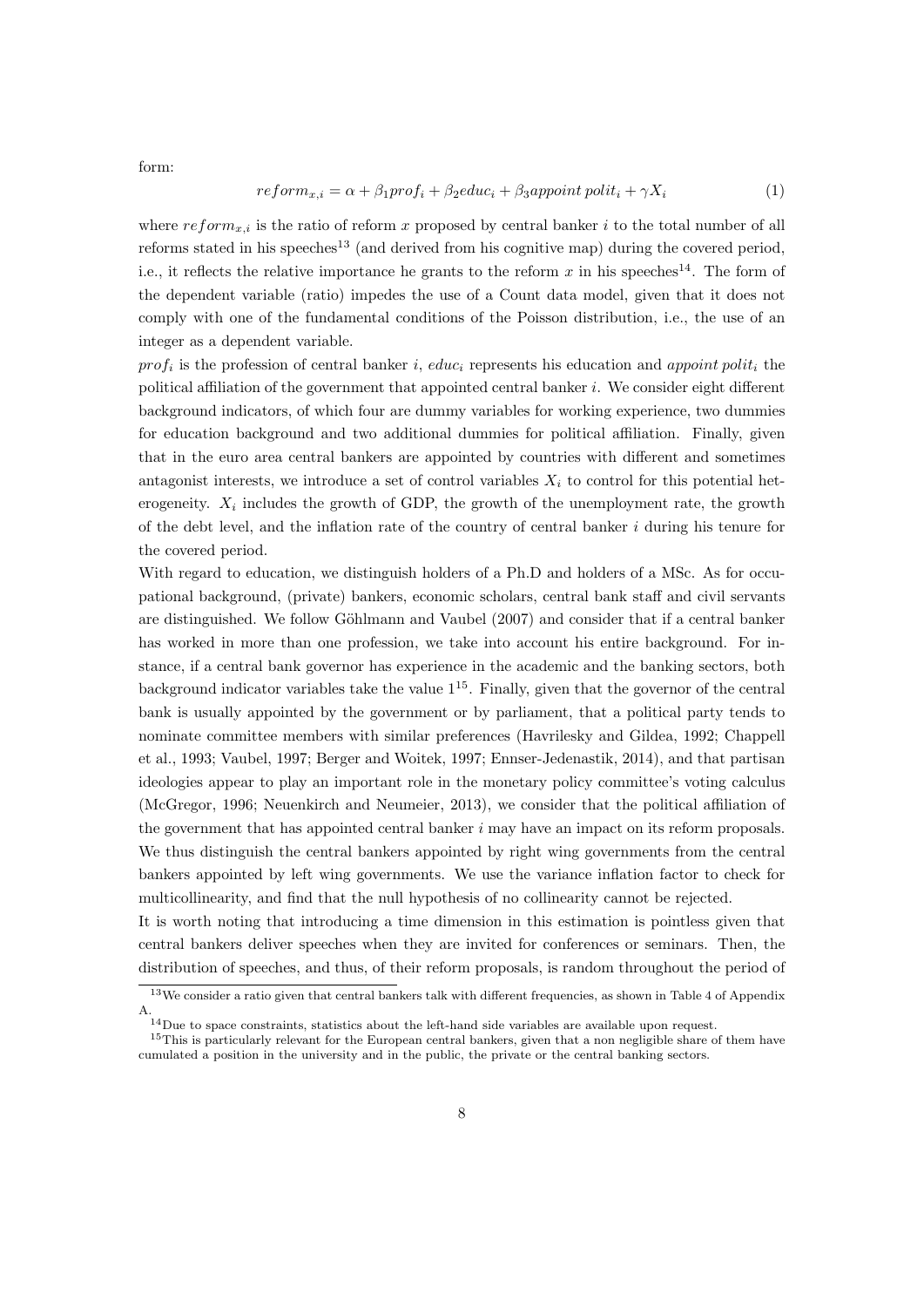analysis.

Figure 2 below summarizes the educational and occupational background of the European central bankers.



Figure 2: The educational and occupational background of the European central bankers (2009- 2013)

Figure 2 shows that most of the central bankers in the EMU have a background in the public sector, followed by those with a previous experience in the academic and in the central banking sectors. Those having an experience in the private sector, e.g. the banking sector, represents a small share in the Governing Council. Concerning the educational background of central bank governors, holders of a Ph.D represent a majority in the committee (65%). Finally, given the political diversity of parties leading the EMU countries during that period, the number of central bankers appointed by left wing governments is approximately the same than the number of central bankers appointed by right wing governments in the Governing Council.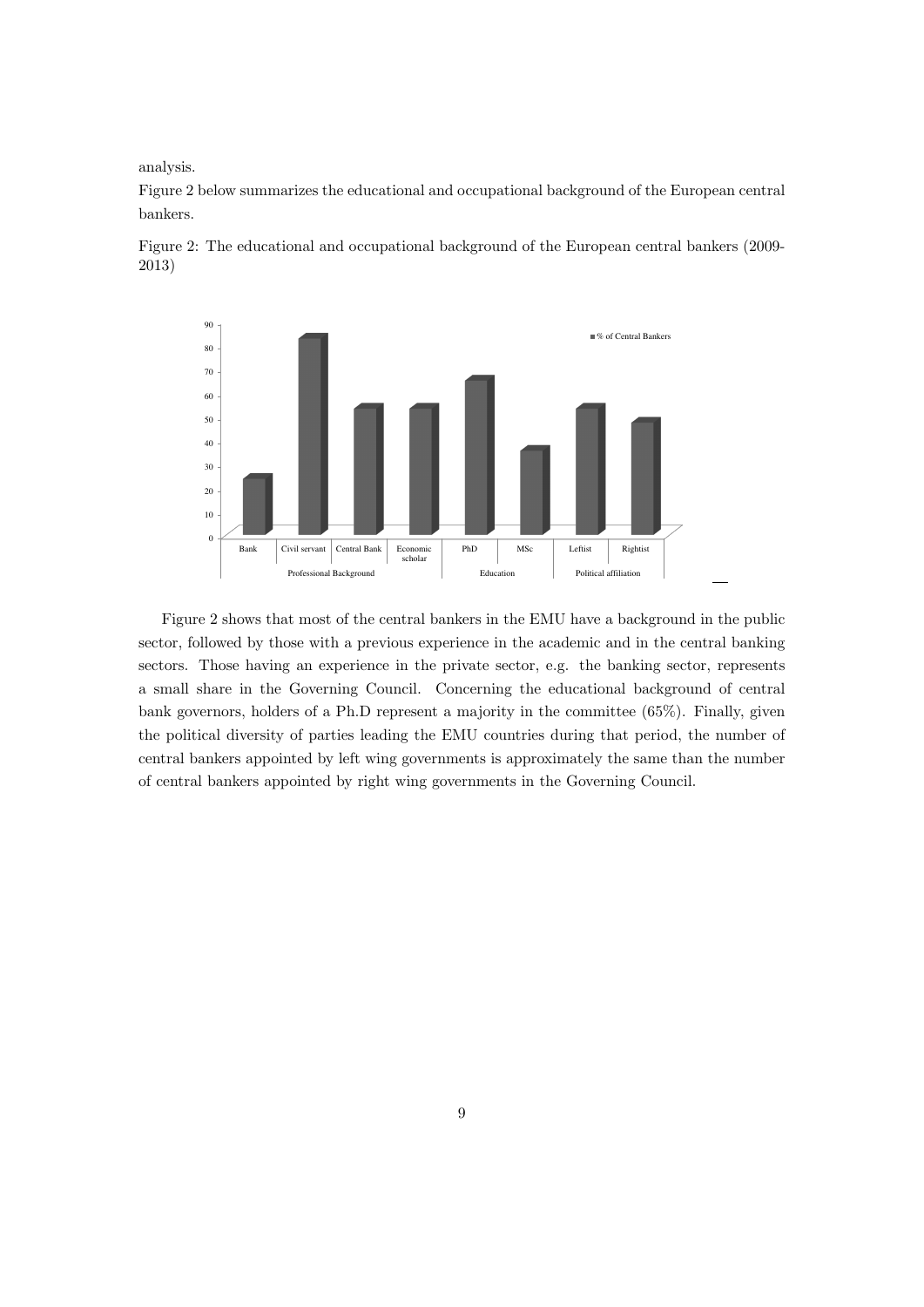# IV Results

Table 1 below details the results of the regressions. Given that we consider all the positions European central bankers had in their professional background, i.e., a single central banker may have multiple professional positions (as in Göhlmann and Vaubel, 2007), there is no perfect multicollinearity and no risk of being in a dummy variable trap. These dummy variables are thus not mutually exclusive. So doing, we do not need to consider a reference group for the professional positions. Concerning the variables  $proj_i$  and  $educ_i$ , they are mutually exclusive: a central banker has either a PhD or a Msc., and is either appointed by a left-wing government or a right-wing government. Therefore, the central banker  $i$  who holds a MSc, and who has been appointed by a right wing party is used as a reference in the estimations.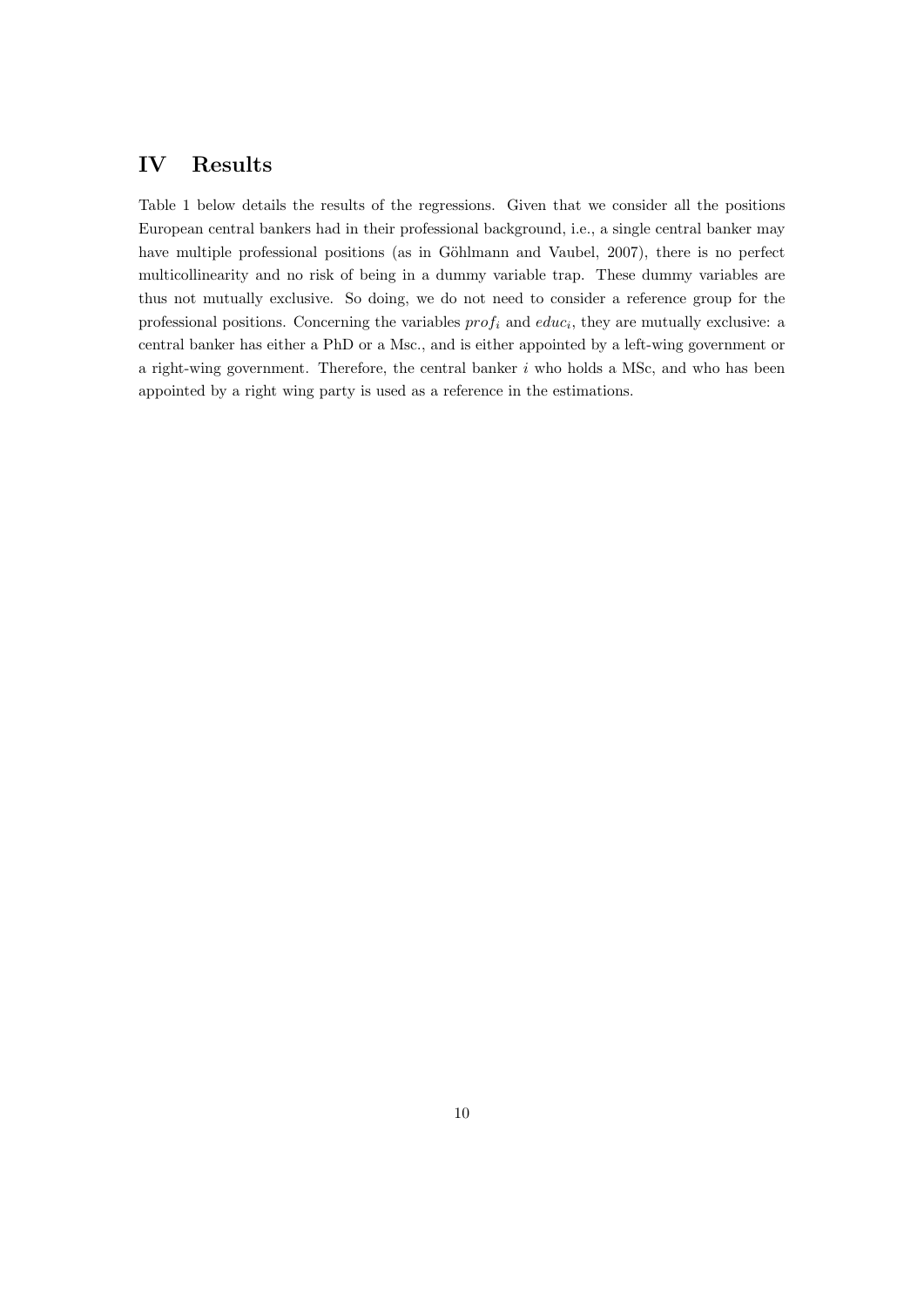| Variable                       | $\overline{(1)}$ | $\overline{(2)}$ | $\overline{(3)}$   | $\overline{(4)}$ | $\overline{(5)}$ | $\overline{(6)}$ |
|--------------------------------|------------------|------------------|--------------------|------------------|------------------|------------------|
| Constant                       | $-0.14$          | 0.08             | $-0.1***$          | $-0.04$          | $-0.34***$       | $-0.25$          |
|                                | (0.1)            | (0.1)            | (0.007)            | (0.47)           | (0.003)          | (0.1)            |
| <b>Occupational Background</b> |                  |                  |                    |                  |                  |                  |
| Banker                         | $-0.04$          | $0.1**$          | $\,0.03\,$         | $-0.01$          | $-0.07$          | $-0.62**$        |
|                                | (0.52)           | (0.04)           | (0.18)             | (0.77)           | (0.24)           | (0.01)           |
| Civil servant                  | $-0.04$          | $0.07***$        | $0.04**$           | $-0.05*$         | $0.06\,$         | $-0.02$          |
|                                | (0.38)           | (0.006)          | (0.02)             | (0.06)           | (0.12)           | (0.69)           |
| Central Bank                   | $0.02\,$         | $-0.04*$         | 0.009              | 0.02             | $0.05\,$         | 0.03             |
|                                | (0.52)           | (0.09)           | (0.55)             | (0.51)           | (0.12)           | (0.68)           |
| Academic                       | $-0.04$          | $-0.13***$       | $-0.02$            | $-0.02$          | 0.07             | $-0.04$          |
|                                | (0.37)           | (0.001)          | (0.15)             | (0.60)           | (0.19)           | (0.53)           |
| Education                      |                  |                  |                    |                  |                  |                  |
|                                | 0.04             | 0.004            | $0.03**$           | 0.02             | 0.04             | $0.14**$         |
| Ph.D                           | (0.31)           | (0.87)           | (0.04)             | (0.37)           | (0.3)            | (0.01)           |
|                                |                  |                  |                    |                  |                  |                  |
| MSc                            | Reference group  | Reference group  | Reference group    | Reference group  | Reference group  | Reference group  |
| <b>Political Appointment</b>   |                  |                  |                    |                  |                  |                  |
|                                | $0.06*$          | $-0.01$          | $0.03***$          | $-0.02$          | $0.06*$          | $-0.1$           |
| Left wing                      | (0.08)           | (0.54)           | (0.003)            | (0.46)           | (0.05)           | (0.17)           |
| Right wing                     | Reference group  | Reference group  | Reference group    | Reference group  | Reference group  | Reference group  |
|                                |                  |                  |                    |                  |                  |                  |
| Control variables              |                  |                  |                    |                  |                  |                  |
|                                | 0.003            | 0.0005           | $0.003***$         | $-0.002$         | $0.006*$         | $-0.008$         |
| GDP growth                     | (0.35)           | (0.82)           | (0.003)            | (0.48)           | (0.05)           | (0.15)           |
| Unemployment                   | 0.001            | $-0.006$         | $0.006**$          | $-0.008$         | $0.01*$          | $-0.006$         |
|                                | (0.88)           | (0.98)           | (0.01)             | (0.17)           | (0.07)           | (0.63)           |
| Debt                           | $0.001*$         | 0.002            | 0.0002             | $0.001**$        | 0.006            | $0.002*$         |
|                                | (0.09)           | (0.97)           | (0.4)              | (0.02)           | (0.5)            | (0.07)           |
| Inflation                      | 0.005            | $-0.01**$        | $\textbf{-0.005*}$ | 0.008            | 0.009            | $0.03**$         |
|                                | (0.94)           | (0.03)           | (0.05)             | (0.23)           | (0.29)           | (0.03)           |
| Number of observations         | 136              | 102              | 102                | 85               | 68               | $34\,$           |
|                                |                  |                  |                    |                  |                  |                  |

Table 1: Economic reforms

(1): Banking and Finance industry reforms. (2): Basel 3 implementation. (3): Consolidation measures. (4): Federally oriented reforms. (5): Market Liberalizing reforms.<br>(6): Unconventional monetary easing.<br>\*significant at 1

 $\overline{\Box}$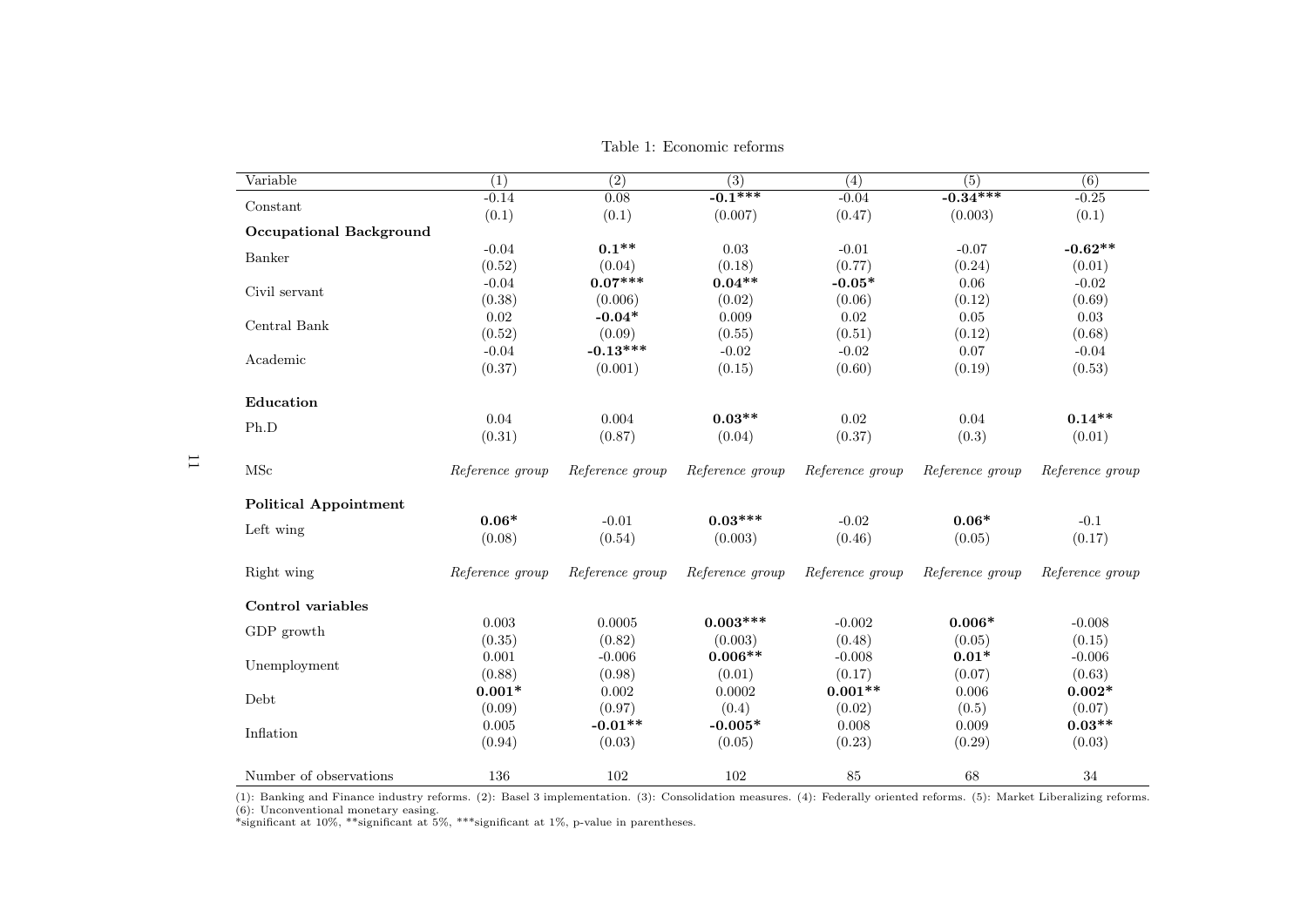It has to be remembered that each reform category<sup>16</sup> regroups a set of economic reforms that are detailed in the results' comments below (see Table 5 of Appendix C).

A first interesting observation concerns the central bankers with an experience in the public sector: on average, they are more likely to call for the implementation of economic reforms in their speeches than their colleagues from the banking, the central banking, and the academic sectors. In particular, they advocate the need for adopting consolidation measures, which consist on correcting the public finance imbalances, by reducing governments' expenditures and restructuring the public debt. They highlight notably the fact that governments (especially from Southern Europe) need to recover stability in public finances to ensure a sustainable economic growth, and to make more effective the impact of the ECB's non-standard monetary measures. Moreover, and such as their colleagues from the banking sector, they encourage the implementation of the norms contained in Basel 3 (column 2), which is not the case for central bankers from the academic and the central banking sectors. They thus call for the introduction of the countercyclical capital buffer and the increase of capital requirements. These reforms are supposed to strengthen bank capital requirements by increasing bank liquidity and decreasing bank leverage. Therefore, central bankers from the public sector emphasize the need for stricter policy rules to put a ceiling on governments' expenses and on banks' investments. Nevertheless, and as shown in column (4), these central bankers do not highlight the need for federally oriented reforms through their speeches. Hence, they do not insist on the need of a better coordination policy in the eurozone, like a political or a banking union, as well as a common supervision at the European level.

As regards the unconventional monetary easing instruments, central bankers from the banking sector seem to be reluctant to explicitly advocate in their speeches the adoption of non standard measures to help sustain the public finances of some EMU member countries, like the introduction of the Long term refinancing operations (LTRO), or the purchase of government bonds (column 6). The aim of these non-standard measures is to support the effective transmission of monetary policy to the economy, by enhancing the provision of credit to the private sector, and keeping contagion in financial markets contained.

Concerning the impact of the political affiliation of the governments that appointed central bankers, we notice that the ones who have been appointed by a left-wing government focus in their speeches on the necessity of liberalizing the markets on the one hand (column 5), by asking for labor market reforms, privatization measures, and the removal of competition barriers. These central bankers highlight the need for some countries (Greece, Spain, and Portugal) to increase competitiveness and to lower production costs, in order to build foundation for GDP growth and to decrease the unemployment rate.

On the other hand, estimation result in column (1) reveals that these central bankers also tend to insist on the reforms of the banking and finance industry that member countries should implement to reclaim their financial sector, and to establish a safe and growth enhancing financial sector in Europe. Thus, these central bankers assert the importance of improving the regula-

<sup>16</sup>i.e., reforms of the banking and finance industry, Basel 3 implementation, Consolidation measures, Federally oriented reforms, Liberalization market reforms, and Unconventional monetary easing.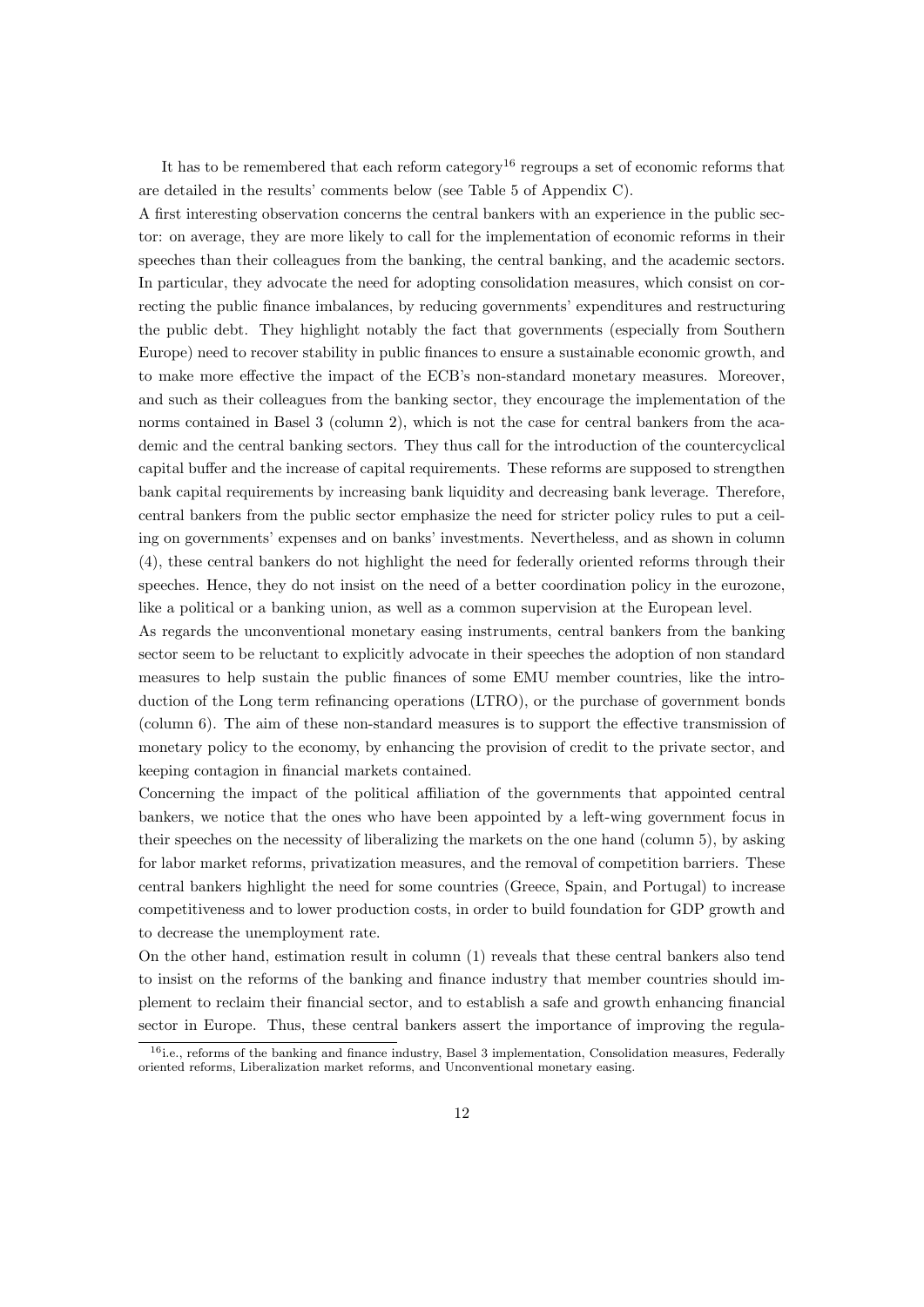tory framework in their speeches, by separating and restructuring banks' activities, establishing a resolution regime, increasing the macroprudential instruments and the level of transparency of financial firms. The aim of these reforms is to strengthen regulation and supervision of the financial sector, to provide an effective response to the financial crisis, and to ensure that it can put the euro area back on the path of a sustainable and inclusive growth. The significant coefficient in column (3) shows that they also follow this line of thought by calling for consolidation measures.

Finally, the results reveal that central bankers with a PhD are more likely to talk about specific reforms to stimulate the economic recovery than those with a MSc., as they call for the adoption of consolidation measures (like, e.g., the enforcement of the Stability and the Growth Pact or the adoption of a budget adjustment program - see column 3), and unconventional monetary easing instruments (column 6). This confirms the argument proposed by Rajan (2004): policy-makers with a better qualification are more prone to propose specific and detailed economic measures than their colleagues, as they may feel more confident about their potential benefits.

In the context of the euro debt crisis, the findings reveal that central bankers with a background in the public sector tend to promote reforms to enhance countries' capacities to withstand the economic slowdown, and to render their economic growth's framework more sustainable. Hence, they also have a national perspective when they consider the reforms that should be adopted as a way out of the euro debt crisis.

These first results empirically confirm the relevance of the theoretical literature about the professional and the educational indoctrination process, i.e., it appears that this indoctrination is a source of variation in the attitude of economic policy-makers such as the European central bankers, vis-à-vis the euro debt crisis. The results show that in the context of the EMU, some central bankers have particular preferences when considering the structural and the stabilization reforms that should be implemented to face the euro debt crisis, and that these preferences are related (at least in part) to their biographical background.

### V Extensions and robustness tests

As Figure 3 below shows, central bankers had diverse professional experiences with different magnitudes. Thus, a natural question is to check whether this diversity and the different years in office have an impact on the results, given that the indoctrination process has a crucial role in shaping poliy-makers' beliefs. We propose two extensions in what follows: (i) a finer professional distinction among central bankers, (ii) a consideration of the years in office European central bankers spent in their past professional positions (see Table 6 of Appendix D).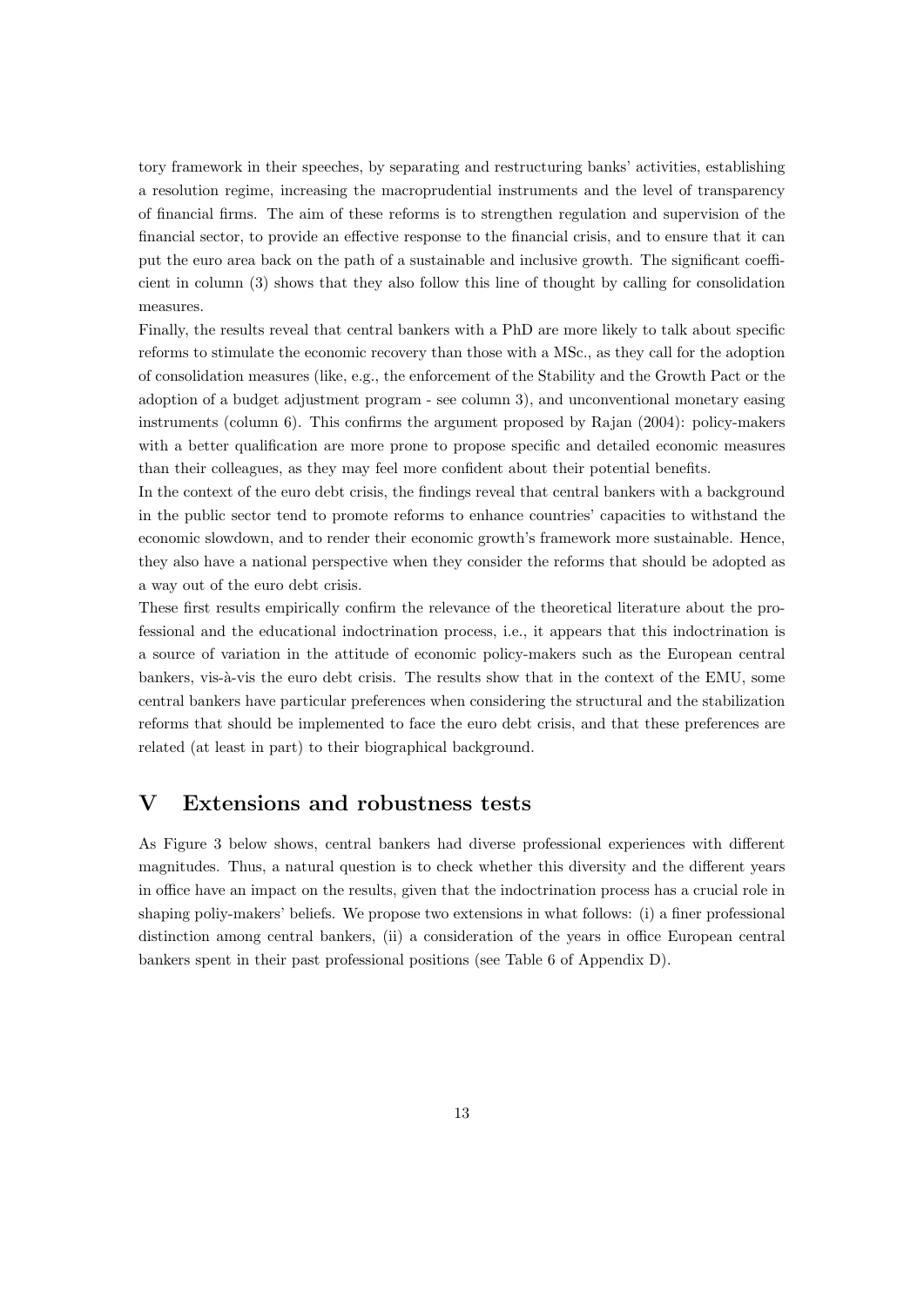

Figure 3: The occupational background of the European central bankers.

#### V.1 A finer professional distinction

In the Governing Council of the ECB, there are several central bankers with a position both in the academic sector and in another sector. Hence, we propose additional dummy variables with interaction terms related to this professional background. The aim is to show the specific impact of having an experience in the academic sector on European central bankers' reform proposals. The regression has the same components as equation (1), except that the independent variable  $prof_i$  comprises now the following professional categories:

-civil servant,

-central banker,

-academic\*civil servant,

-academic\*banker,

-academic\*central banker.

We omit the variable "banker" due to perfect multicollinearity with the variable "academic\*banker<sup>"17</sup>. Table 2 below details the results of the estimations.

 $17$ As shown in Table 6 in Appendix D, all the central bankers who had an experience as "banker" also had an experience as "academic".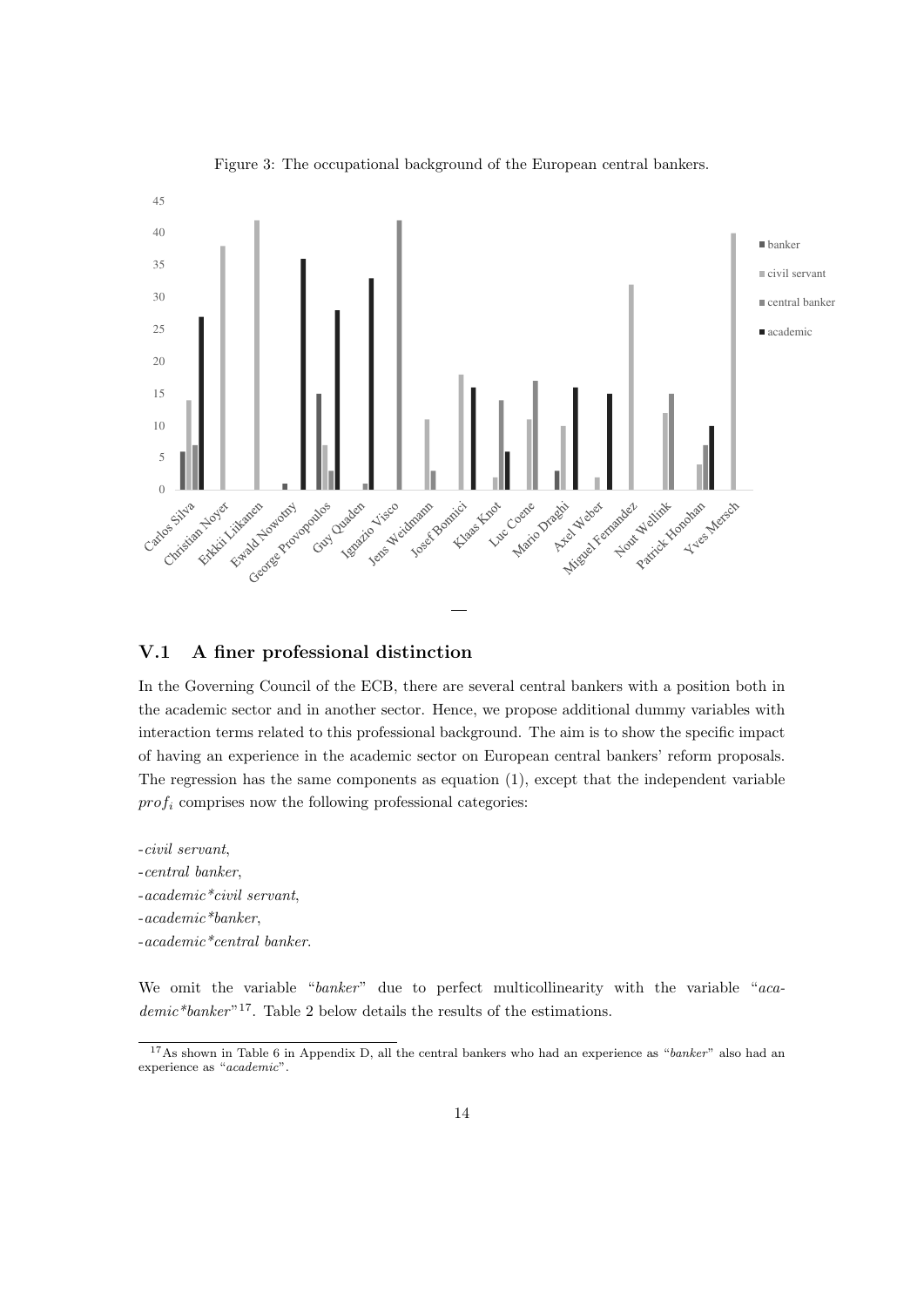| Variable                       | $\overline{(1)}$ | $\overline{(2)}$ | $\overline{(3)}$ | (4)             | $\overline{(5)}$ | (6)             |
|--------------------------------|------------------|------------------|------------------|-----------------|------------------|-----------------|
| Constant                       | $-0.15*$         | 0.01             | $-0.13***$       | $-0.06$         | $-0.33***$       | $-0.26*$        |
|                                | (0.06)           | (0.74)           | (0.0004)         | (0.33)          | (0.005)          | (0.07)          |
| <b>Occupational Background</b> |                  |                  |                  |                 |                  |                 |
| civil servant                  | 0.01             | $0.1***$         | 0.02             | $-0.1***$       | $-0.01$          | $-0.02$         |
|                                | (0.77)           | (0.002)          | (0.36)           | (0.02)          | (0.8)            | (0.8)           |
| central banker                 | $-0.002$         | $-0.1$           | $0.05*$          | $0.07*$         | 0.1              | 0.04            |
|                                | (0.9)            | (0.7)            | (0.09)           | (0.09)          | (0.2)            | (0.64)          |
| Acad.*civil                    | $-0.09$          | $-0.08$          | 0.02             | 0.07            | 0.12             | $-0.02$         |
|                                | (0.31)           | (0.13)           | (0.5)            | (0.19)          | (0.27)           | (0.7)           |
| Acad.*banker                   | $-0.02$          | 0.06             | 0.01             | $-0.05$         | $-0.08$          | $-0.65**$       |
|                                | (0.66)           | (0.16)           | (0.7)            | (0.2)           | (0.25)           | (0.01)          |
| Acad.*central banker           | 0.02             | $-0.06$          | $-0.05*$         | $-0.06$         | $-0.07$          | $-0.007$        |
|                                | (0.8)            | (0.15)           | (0.09)           | (0.16)          | (0.53)           | (0.9)           |
| Education                      |                  |                  |                  |                 |                  |                 |
|                                | 0.05             | $-0.007$         | 0.02             | $-0.005$        | 0.04             | $0.13*$         |
| Ph.D                           | (0.25)           | (0.8)            | (0.18)           | (0.9)           | (0.3)            | (0.05)          |
|                                |                  |                  |                  |                 |                  |                 |
| MSc                            | Reference group  | Reference group  | Reference group  | Reference group | Reference group  | Reference group |
| <b>Political Appointment</b>   |                  |                  |                  |                 |                  |                 |
|                                | $0.06*$          | $-0.02$          | $0.03***$        | $-0.02$         | $0.06*$          | $-0.1$          |
| Left wing                      | (0.09)           | (0.2)            | (0.008)          | (0.4)           | (0.06)           | (0.19)          |
| Right wing                     | Reference group  | Reference group  | Reference group  | Reference group | Reference group  | Reference group |
| Control variables              |                  |                  |                  |                 |                  |                 |
|                                | 0.002            | 0.002            | $0.004***$       | $-0.001$        | $0.006**$        | $-0.007$        |
| GDP growth                     | (0.48)           | (0.9)            | (0.002)          | (0.7)           | (0.04)           | (0.18)          |
|                                | 0.001            | $0.002\,$        | $0.007***$       | $-0.006$        | $0.01*$          | $-0.005$        |
| Unemployment                   | (0.84)           | (0.6)            | (0.006)          | (0.2)           | (0.09)           | (0.71)          |
|                                | 0.001            | 0.0003           | 0.005            | $0.001**$       | 0.001            | 0.002           |
| Debt                           | (0.12)           | (0.6)            | (0.1)            | (0.02)          | (0.3)            | (0.14)          |
|                                | $-0.003$         | $-0.01$          | $-0.002$         | $0.01*$         | 0.01             | $0.03**$        |
| Inflation                      | (0.7)            | (0.13)           | (0.48)           | (0.06)          | (0.25)           | (0.02)          |
|                                |                  |                  |                  |                 |                  |                 |
| Number of observations         | 136              | 102              | 102              | 85              | 68               | 34              |

Table 2: Economic reforms

(1): Banking and Finance industry reforms. (2): Basel 3 implementation. (3): Consolidation measures. (4): Federally oriented reforms. (5): Market Liberalizing reforms. (6): Unconventional monetary easing.

significant at 10%, \*\*significant at 5%, \*\*\*significant at 1%, p-value in parentheses.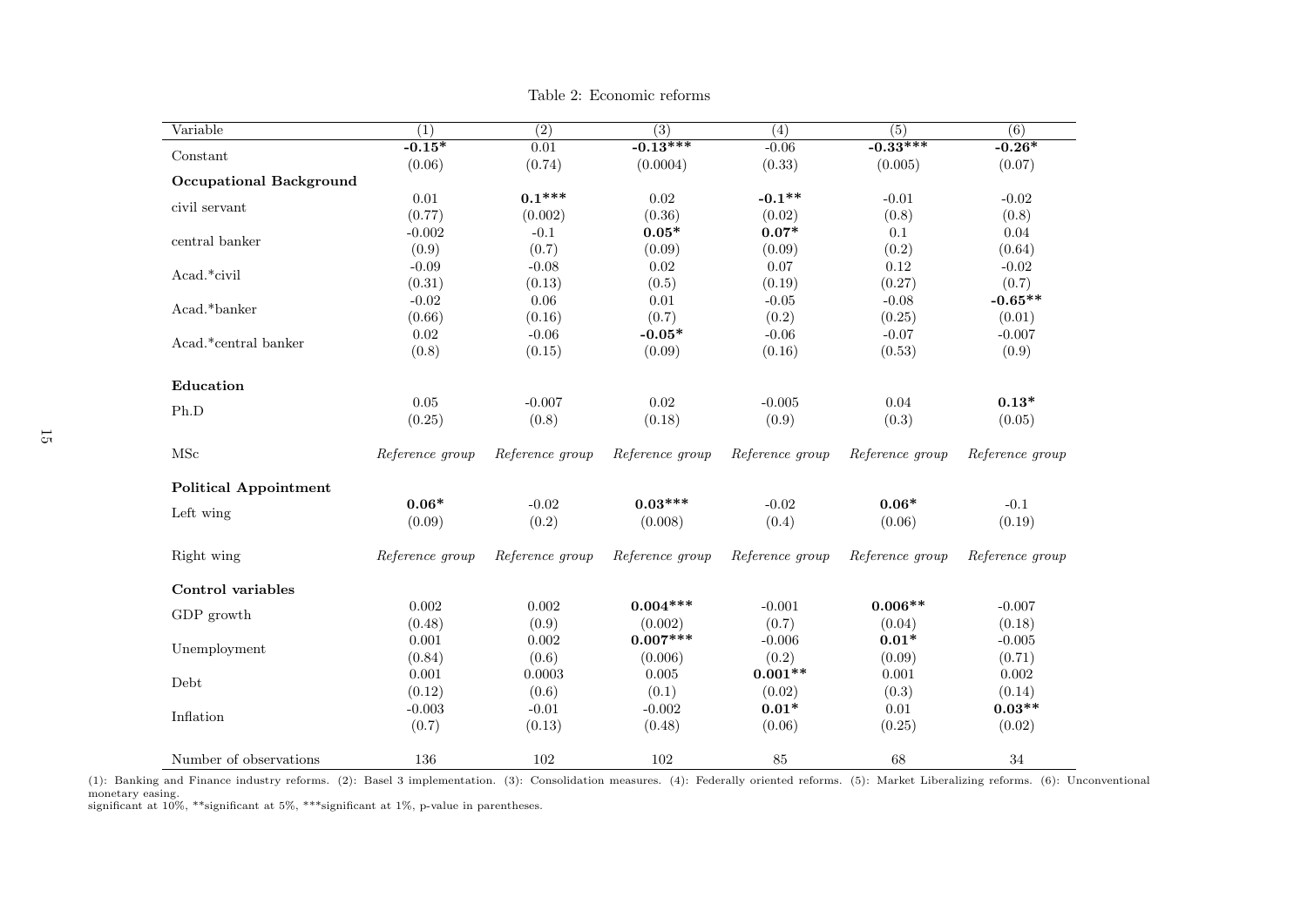Even if we introduce interaction terms to reveal the impact of an additional experience in the academic sector on central bankers' reform proposals, the results depicted in Table 2 are still broadly in line with those without interaction terms (cf. section 4).

First, and according to column (3), central bankers from the central banking sector call for the implementation of consolidation measures, while it is the opposite for those coming from both the central banking and the academic sectors (i.e., "acad\*central banker" is negative and significant). Given that the total impact of having an experience in the central banking sector is rather depicted in Table 1 and is non significant, we cannot pretend that all central bankers coming from the central banking sector call for consolidation measures, it seems that only those without an experience in the academic sector do so (for an explanation of the interpretation of the interaction terms - see Brambor et al., 2006). The significant coefficients with opposite signs in column (3) confirm the relevance of this argument. Second, and as shown in column (2), we obtain quite similar findings for the reforms referring to Basel 3 implementation, that is, central bankers from the public sector and with no experience in the academic sector call for the increase of capital requirements through their speeches<sup>18</sup>.

Third, central bankers appointed by left-wing governments advocate the need to implement reforms for the banking and finance industry (column 1), market liberalizing measures, and consolidation reforms (columns 3 and 5). Fourth, regarding the "Federally oriented reforms" (column 4), central bankers from the central banking sector insist on the need of coordinating macroeconomic policies between member states, when the condition "experience in the academic sector" is absent. However, this seems not to be the case for those belonging to the category "civil servant". Central bankers who advocate the need for these reforms argue that a political and a banking union would ensure the common implementation of rules in the eurozone, and that these common rules will help to prevent bank crises, and facilitate fiscal transfers between member countries. These reforms aim then to complete the EMU, and allow for centralized application of EU-wide rules in the euro area.

Finally, estimation result in column (6) confirms that central bankers from the academic and the banking sectors are less likely to call for the launch of the LTRO or the government bond purchases<sup>19</sup>, while it seems to be the opposite for central bankers holding a PhD, with respect to those having a MSc.

Hence, the results show that an additional experience in the academic sector has a significant impact on central bankers' reform proposals, in particular for the "consolidation measures" and the "Federally oriented reforms".

<sup>&</sup>lt;sup>18</sup>This is not the case for those having an experience in both the academic and the public sectors, as shown by the negative and non significant coefficient attached to the category "Acad.\*civil".

 $19$ This is not a surprising result given that all the central bankers who had an experience in the banking sector also had an experience in the academic sector.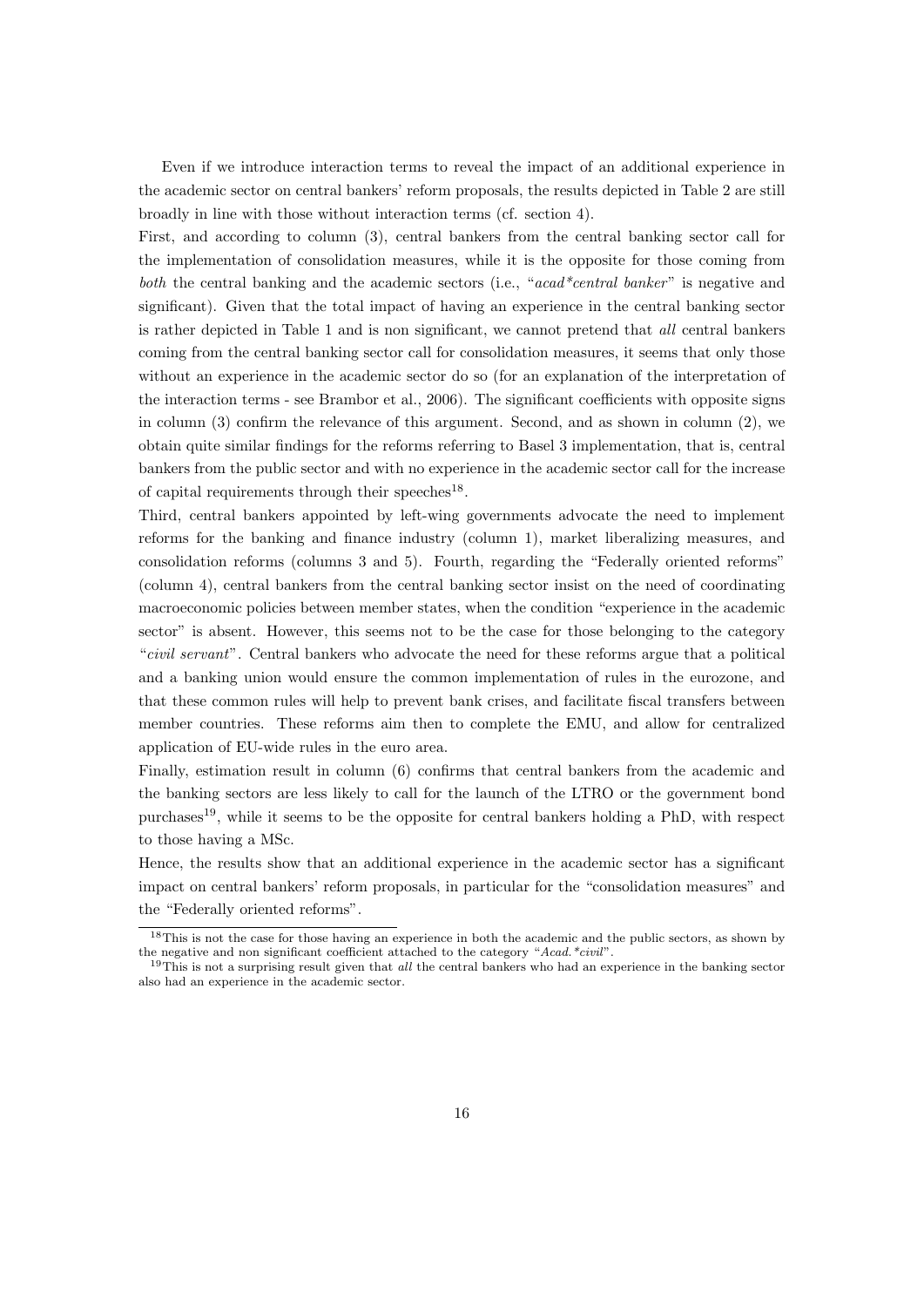#### V.2 Years in office

When considering the years in office spent in each professional position in the right-hand side variables (see Table 3 below), we obtain similar findings as in the previous regressions, although with a lesser significance for "consolidation measures" and "unconventional monetary easing". This result seems intuitive as the distinction between European central bankers is more blurry and hard to capture, when we consider in detail the time they spent in each professional category. Nevertheless, the same conclusions can still be drawn: European central bankers' reform proposals are influenced by their educational and professional background.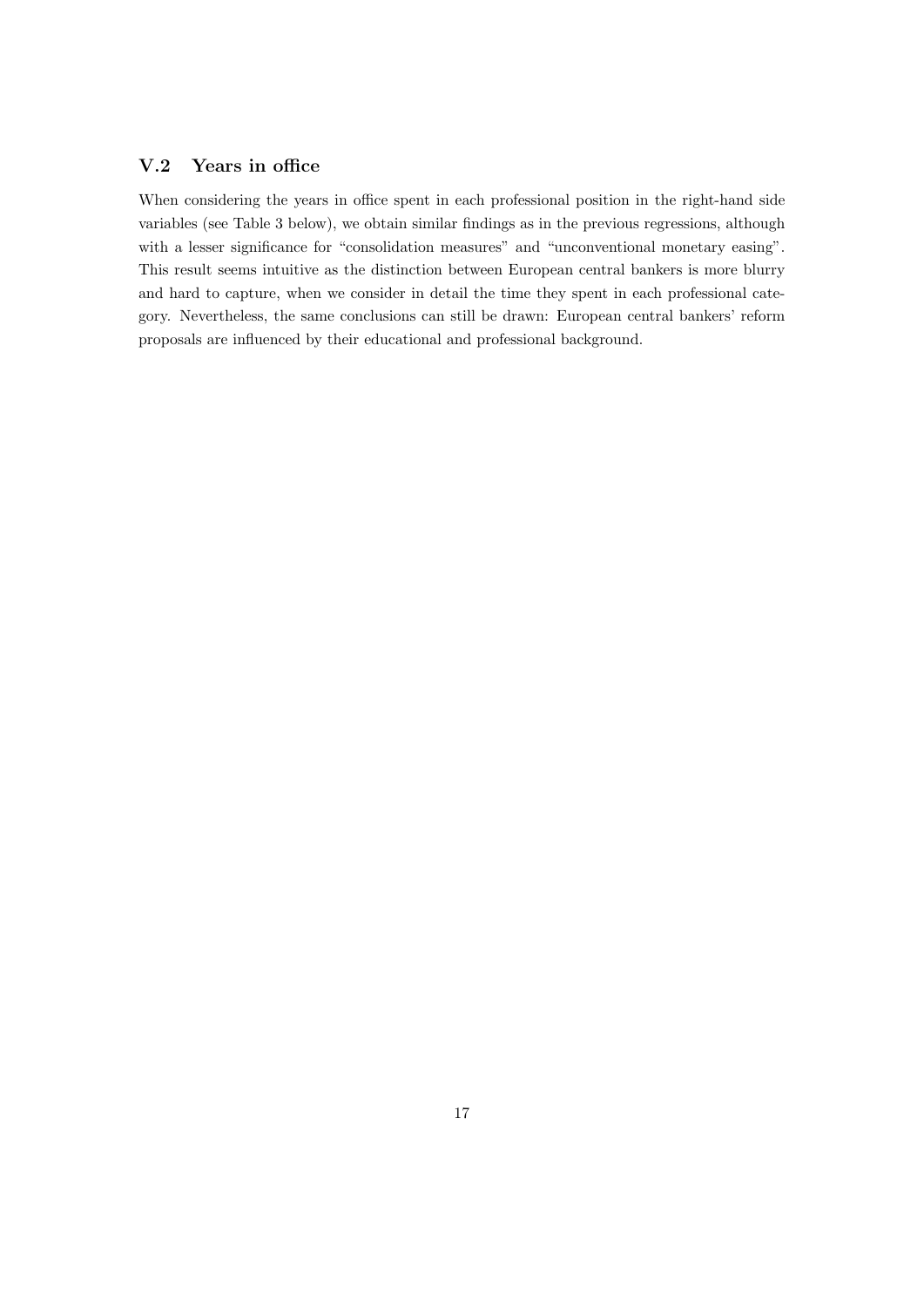| Variable                       | $\overline{(1)}$ | $\overline{(2)}$ | $\overline{(3)}$ | $\overline{(4)}$ | $\overline{(5)}$ | $\overline{(6)}$ |
|--------------------------------|------------------|------------------|------------------|------------------|------------------|------------------|
| Constant                       | $-0.11$          | $0.11*$          | $-0.03$          | $-0.21***$       | $-0.09$          | 0.49             |
|                                | (0.25)           | (0.06)           | (0.37)           | (0.01)           | (0.49)           | (0.9)            |
| <b>Occupational Background</b> |                  |                  |                  |                  |                  |                  |
| Banker                         | $-0.007$         | $0.01*$          | 0.007            | $-0.004$         | 0.006            | $-0.49$          |
|                                | (0.54)           | (0.09)           | (0.13)           | (0.54)           | (0.55)           | (0.9)            |
| Civil servant                  | $-0.001$         | $-0.009$         | $-0.001$         | 0.003            | $-0.003$         | 0.31             |
| (0.7)<br>$-0.006$              | (0.59)           | (0.9)            | (0.1)            | (0.4)            | (0.94)           |                  |
| Central Bank                   |                  | $-0.005$         | $-0.006$         | $0.004**$        | $-0.002$         | $0.2\,$          |
|                                | (0.76)           | (0.66)           | (0.56)           | (0.01)           | (0.21)           | (0.6)            |
| Academic                       | $-0.001$         | $-0.005***$      | $-0.001*$        | $0.003*$         | $-0.003$         | $-0.16$          |
|                                | (0.62)           | (0.005)          | (0.09)           | (0.08)           | (0.22)           | (0.9)            |
| Education                      |                  |                  |                  |                  |                  |                  |
|                                | 0.02             | $-0.03$          | $0.02\,$         | $0.07*$          | $0.01\,$         | 0.08             |
| Ph.D                           | (0.67)           | (0.3)            | (0.35)           | (0.08)           | (0.8)            | (0.9)            |
| MSc                            | Reference group  | Reference group  | Reference group  | Reference group  | Reference group  | Reference group  |
| <b>Political Appointment</b>   |                  |                  |                  |                  |                  |                  |
|                                | $0.05*$          | 0.001            | $0.03***$        | $-0.03$          | $0.06*$          | $-0.24$          |
| Left wing                      | (0.09)           | (0.95)           | (0.003)          | (0.24)           | (0.06)           | (0.9)            |
| Right wing                     | Reference group  | Reference group  | Reference group  | Reference group  | Reference group  | Reference group  |
| Control variables              |                  |                  |                  |                  |                  |                  |
| GDP growth                     | 0.005            | 0.002            | $0.002*$         | $-0.002$         | 0.004            | $-0.19**$        |
|                                | (0.14)           | (0.9)            | (0.05)           | (0.41)           | (0.15)           | (0.03)           |
|                                | 0.01             | $-0.007$         | 0.001            | $-0.006$         | 0.006            | $-0.36$          |
| Unemployment                   | (0.37)           | (0.33)           | (0.76)           | (0.37)           | (0.48)           | (0.9)            |
|                                | 0.007            | $-0.002$         | 0.002            | $0.001**$        | 0.001            | 0.09             |
| Debt                           | (0.32)           | (0.61)           | (0.35)           | (0.04)           | (0.13)           | (0.88)           |
| Inflation                      | $-0.002$         | $-0.003$         | $-0.004$         | 0.006            | 0.005            | 0.82             |
|                                | (0.74)           | (0.48)           | (0.11)           | (0.24)           | (0.48)           | (0.87)           |
| Number of observations         | 136              | 102              | 102              | 85               | 68               | $34\,$           |

Table 3: Economic reforms

(1): Banking and Finance industry reforms. (2): Basel 3 implementation. (3): Consolidation measures. (4): Federally oriented reforms. (5): Market Liberalizing reforms.<br>(6): Unconventional monetary easing.<br>\*significant at 1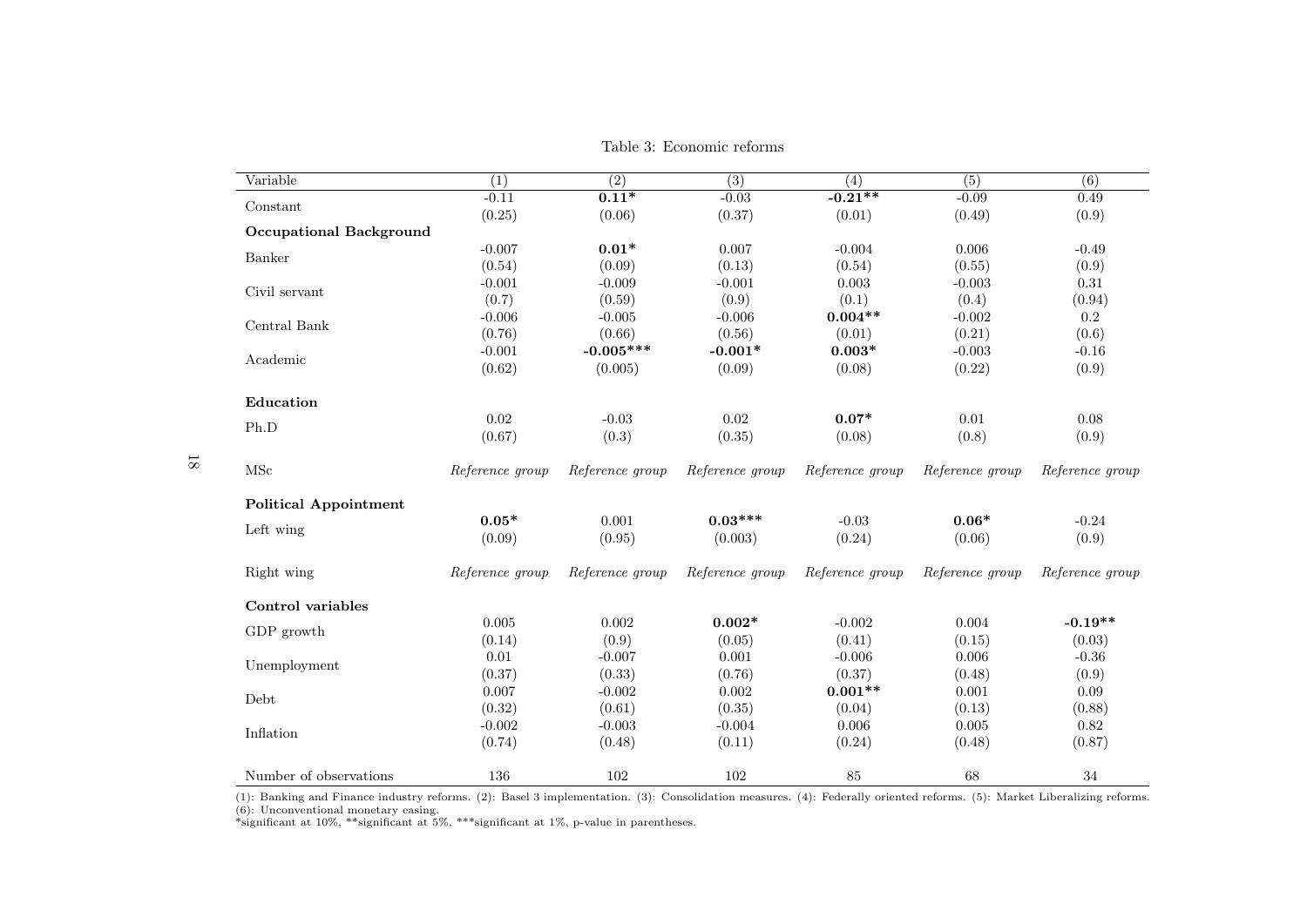## VI Conclusion

In this paper, we extract the economic reforms European central bankers proposed since the start of the euro debt crisis, using the methodology of cognitive mapping. In a next step, we check whether these reform proposals depend on their respective educational and occupational background. We find that the differences between the reforms proposed by the central bankers occur because of their different professional experiences. As an illustration, central bankers from the public sector focus on measures to correct for countries' imbalances. The political affiliation of the governments that have appointed central bankers plays also a key role, i.e., those appointed by left wing governments support structural and financial reforms. Overall, our analysis confirms that the indoctrination process European central bankers experienced is crucial for the type of economic reforms they would like to see implemented.

The policy implication of this study is that in the context of the euro debt crisis, political leaders might appoint central bankers with a specific background, to promote the adoption of measures that they wish to implement, not only inside the Governing council of the ECB, but also towards the general public, via the media channel and public speeches.

However, although some results contradict this proposition (like e.g., that central bankers appointed by left-wing governments propose consolidation measures and market liberalizing reforms, which are traditionally right-wing policies), Jerôme and Jerôme-Speziari (2010) provide arguments that might explain them. They suggest that until an economic recovery happens, there will be a "rally around the market", and the discrepancies in terms of economic ideologies between policy-makers with different political leanings may diminish<sup>20</sup>.

Therefore, and as an obvious extension, the focus of the analysis might be broadened to the speeches of political leaders, to check whether they are promoting the same types of economic reforms than the central bankers of their respective countries. This might be a good proxy to assess the degree of (in)dependence of the European Central Bankers.

<sup>20</sup>"...the crisis is rallying neo-Keynesians, neo-Classic economists, monetarists and Smithian liberals around the idea of a protector State in order to preserve the free market." Jerôme and Jerôme-Speziari (2010), (p. 113).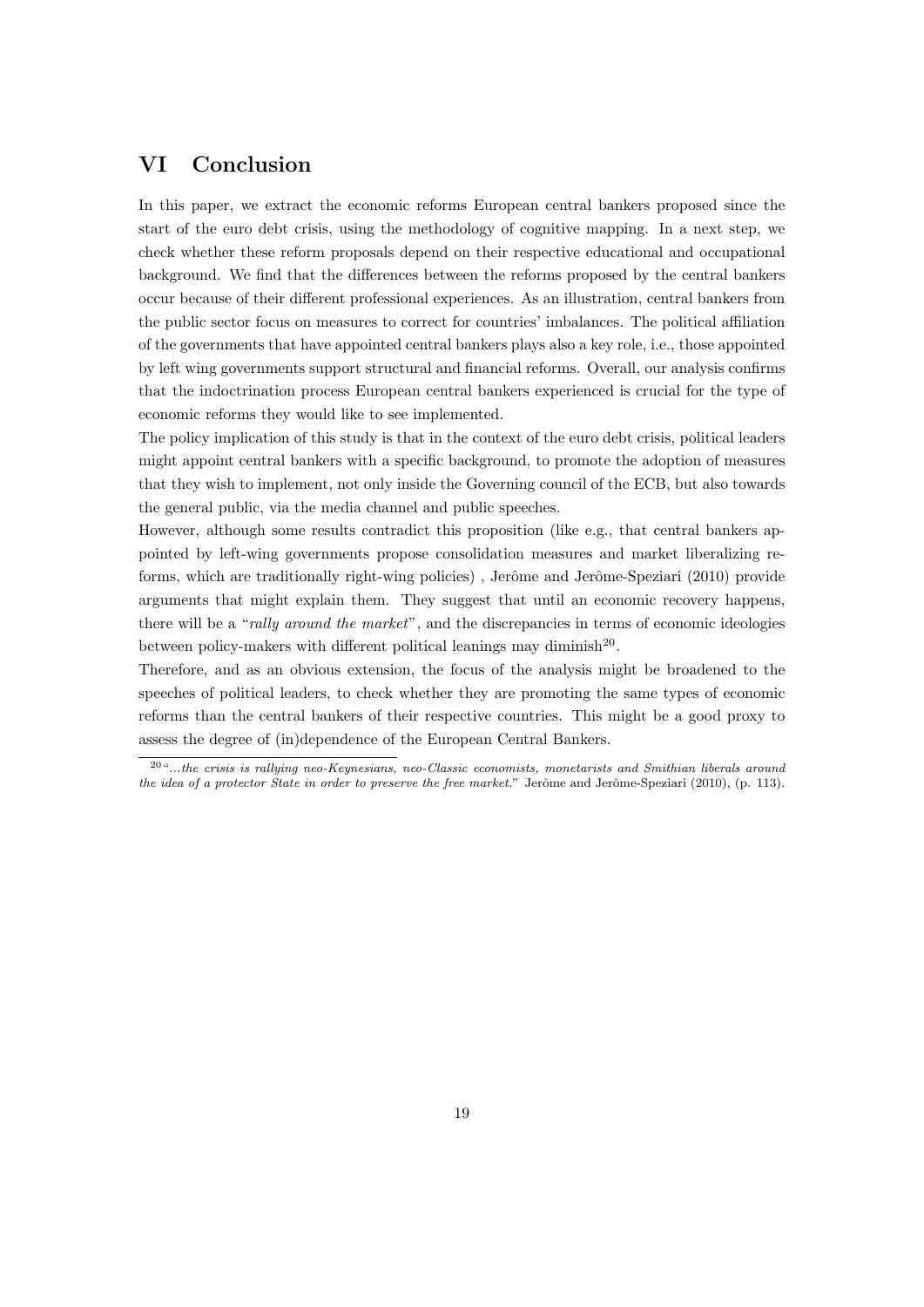# Appendix

# Appendix A

Table 4: Number of speeches analyzed for each central banker and their respective tenure in the Governing Council

| Central Banker     | Number of speeches analyzed* | 2009     | 2010         | 2011          | 2012          | 2013          |
|--------------------|------------------------------|----------|--------------|---------------|---------------|---------------|
| Axel Weber         | 18                           | 1        | 1            | $\theta$      | $\theta$      | $\theta$      |
| Carlos Costa       | 5                            | $\theta$ | $\mathcal I$ | $\mathcal I$  | $\mathcal I$  | $\mathcal I$  |
| Christian Noyer    | 27                           | 1        | $\mathcal I$ | $\mathcal{I}$ | $\mathcal I$  | 1             |
| Erkki Liikanen     | 16                           | 1        | 1            | 1             | $\mathcal I$  | 1             |
| Ewald Nowotny      | 9                            | 1        | 1            | 1             | $\mathcal I$  | 1             |
| George Provopoulos | 7                            | 1        | $\mathcal I$ | 1             | $\mathcal{I}$ | 1             |
| Guy Quaden         | 5                            | 1        | 1            | $\theta$      | $\theta$      | $\theta$      |
| Ignazio Visco      | 6                            | $\theta$ | $\theta$     | $\theta$      | $\mathcal I$  | $\mathcal{I}$ |
| Jens Weidmann      | 19                           | $\theta$ | $\theta$     | $\mathcal{I}$ | 1             | 1             |
| Josef Bonnici      | 4                            | $\theta$ | $\theta$     | 1             | $\mathcal I$  | 1             |
| Klaas Knot         | 5                            | $\theta$ | $\theta$     | 1             | $\mathcal I$  | 1             |
| Luc Coene          | $\mathfrak{D}$               | $\theta$ | $\theta$     | $\mathcal{I}$ | $\mathcal I$  | 1             |
| Mario Draghi       | 10                           | 1        | 1            | $\mathcal{I}$ | $\theta$      | $\theta$      |
| Miguel Ordonez     | 13                           | 1        | 1            | $\mathcal I$  | $\mathcal{I}$ | $\theta$      |
| Nout Wellkink      | 11                           | 1        | $\mathcal I$ | $\mathcal{I}$ | $\theta$      | $\theta$      |
| Patrick Honohan    | 34                           | 1        | 1            | 1             | $\mathcal I$  | $\mathcal I$  |
| Yves Mersch        | 14                           | 1        | 1            | 1             | $\mathcal I$  | 0             |

\*All central bankers' public speeches referenced in the BIS database were analyzed, except newspaper interviews.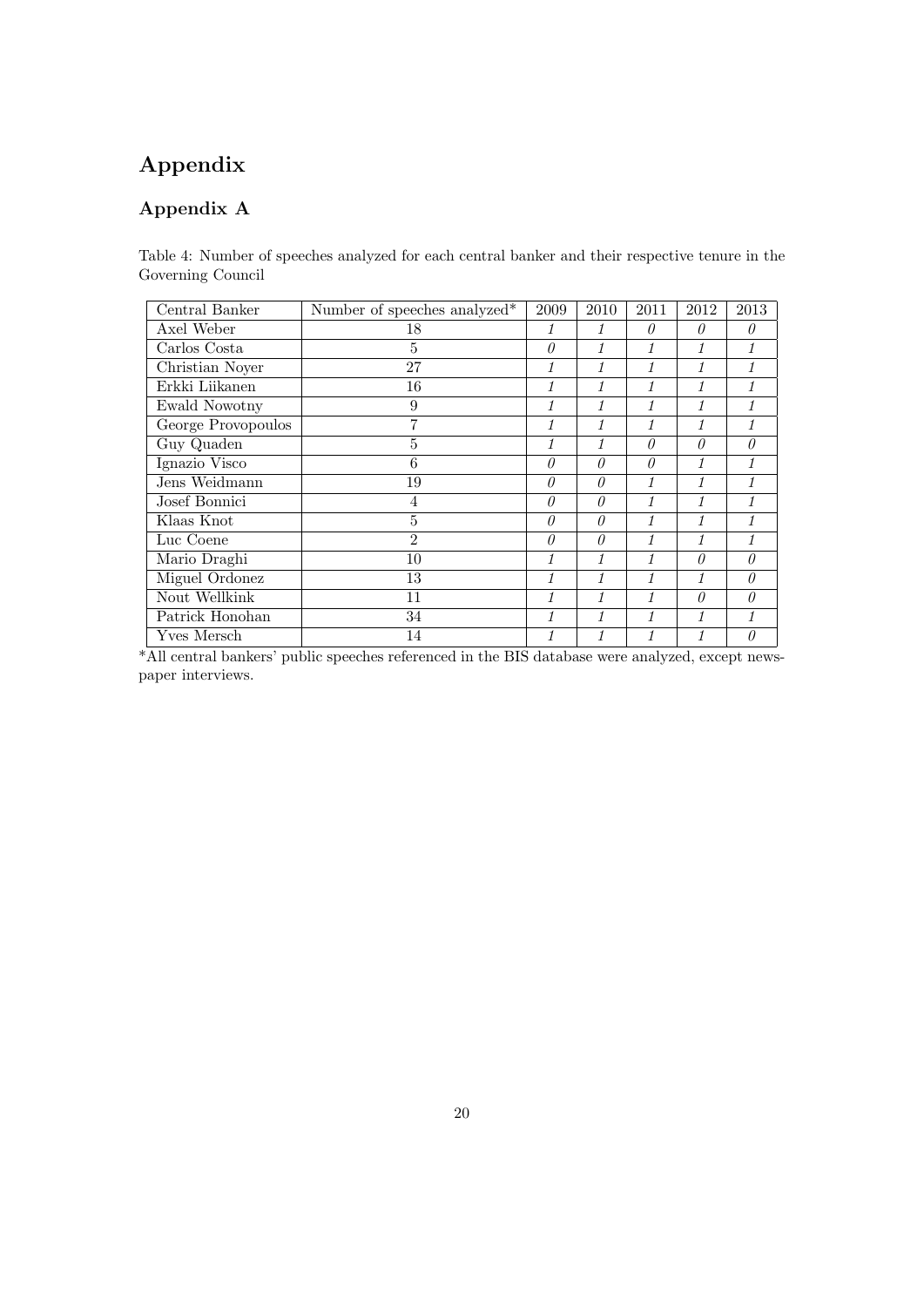#### Appendix B

#### Patrick Honohan: Two-way interdependence between the banking system and the State.

Address by Mr Patrick Honohan, Governor of the Central Bank & Financial Services Authority of Ireland, to the Small Firms Association, Dublin, 11 May 2010.

"...The recapitalization of the banks, which we announced at the end of March, is key to dispelling the cloud of ill defined banking losses that has been hanging over the public finances for many months...The experience has shown how crucial it is to stay on a disciplined course to correction of the public finances right across the euro area. This is essential if the financial markets are to work more effectively and in particular resume their key function of helping to finance the recovery including through lending to small firms...

The recapitalization and restructuring of the banks will be accomplished by end year. They will be stable and secure, capable of resuming their role in providing financial services to the economy...Staying on course to reduce this underlying deficit is absolutely crucial to ensuring that confidence in the public finances can be maintained and strengthened..."

Figure 4: Honohan's cognitive map deducted from an excerpt of his speech "Two-way interdependence between the banking system and the State"

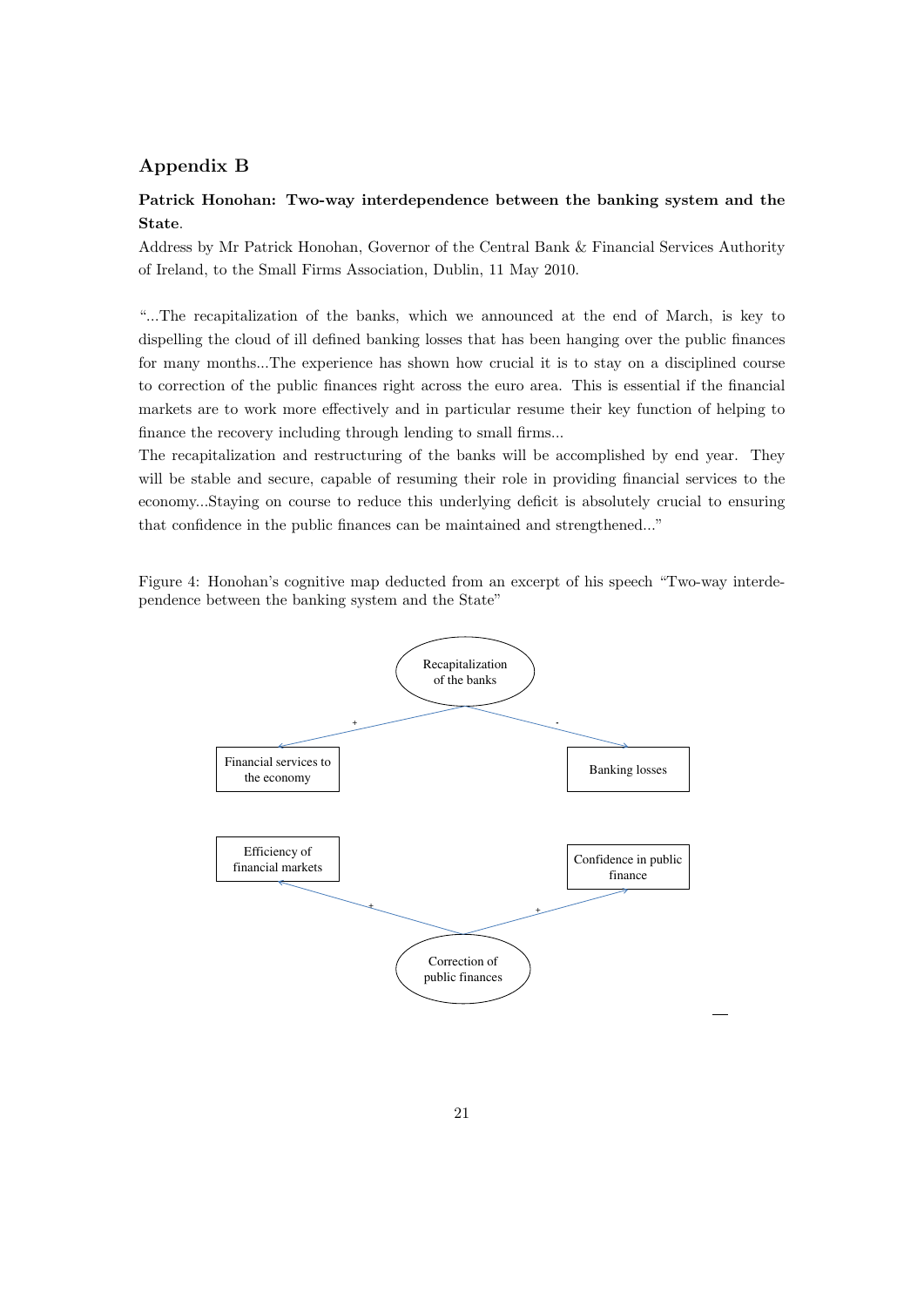# Appendix C

| Category                                    | Reforms                                            |
|---------------------------------------------|----------------------------------------------------|
|                                             | Advocacy for financial reforms                     |
|                                             | Increase of transparency                           |
|                                             | Increase of macroprudential instruments            |
| Reforms of the banking and finance industry | Asset restriction                                  |
|                                             | Separation of Bank activities                      |
|                                             | Restructuring of Banks                             |
|                                             | Resolution regime                                  |
|                                             | Advocacy for Basel 3                               |
|                                             | Reduction of the leverage ratio                    |
|                                             | Introduction of the countercyclical capital buffer |
| Basel 3 implementation                      | Increase of liquidity standards                    |
|                                             | Increase of capital requirements                   |
|                                             | Additional capital buffer                          |
|                                             | Advocacy for consolidation                         |
|                                             | Reduction of government expenditures               |
| Consolidation measures                      | Correction of public imbalances                    |
|                                             | Restructuring of public debt                       |
|                                             | Enforcement of the Stability and Growth Pact       |
|                                             | Budget adjustment program                          |
|                                             | <b>Banking</b> union                               |
|                                             | Common supervision                                 |
| Federally oriented reforms                  | Political Union                                    |
|                                             | Coordination of macroeconomic policies             |
|                                             | Introduction of the Eurobonds                      |
|                                             | Structural reforms                                 |
| Liberalization market reforms               | Privatization measures                             |
|                                             | Labor market reforms                               |
|                                             | Remove of competition barriers                     |
| Unconventional monetary easing              | Support of government bond purchases               |
|                                             | Support for LTRO                                   |

Table 5: Reform proposals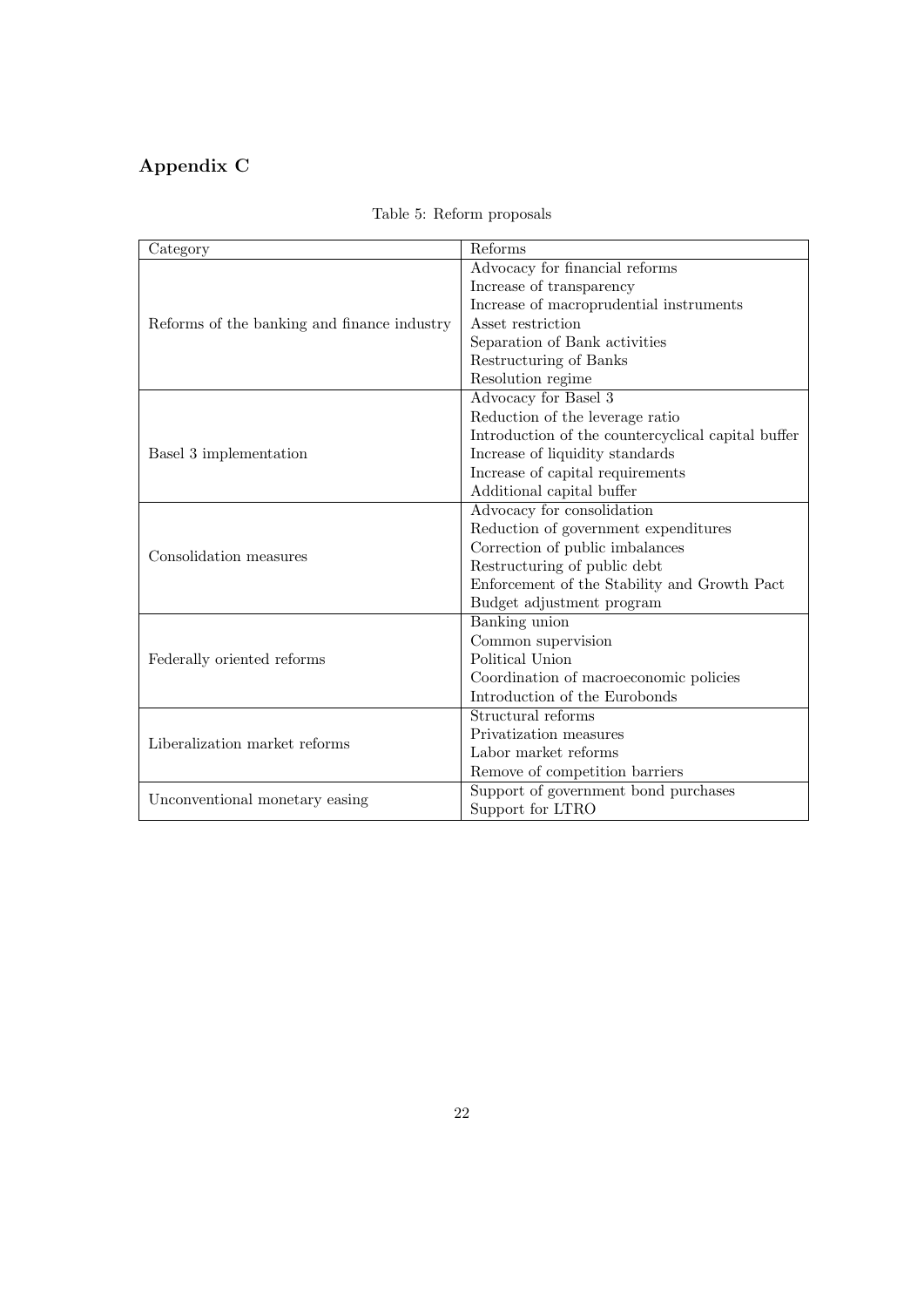#### Appendix D

|                       | Years in office |                |                        |                 |  |  |
|-----------------------|-----------------|----------------|------------------------|-----------------|--|--|
| Central Banker        | Banking sector  | Public sector  | Central Banking sector | Academia sector |  |  |
| Carlos Da Costa Silva | 6               | 14             | 7                      | 27              |  |  |
| Christian Noyer       |                 | 38             |                        |                 |  |  |
| Erkkii Liikanen       |                 | 42             |                        |                 |  |  |
| Ewald Nowotny         | 1               |                |                        | 36              |  |  |
| George Provopoulos    | 15              | 7              | 3                      | 28              |  |  |
| Guy Quaden            |                 |                | T                      | 33              |  |  |
| Ignazio Visco         |                 |                | 42                     |                 |  |  |
| Jens Weidmann         |                 | 11             | 3                      |                 |  |  |
| Josef Bonnici         |                 | 18             |                        | 16              |  |  |
| Klaas Knot            |                 | $\overline{2}$ | 14                     | 6               |  |  |
| Luc Coene             |                 | 11             | 17                     |                 |  |  |
| Mario Draghi          | 3               | 10             |                        | 16              |  |  |
| Axel Weber            |                 | $\overline{2}$ |                        | 15              |  |  |
| Miguel Fernandez      |                 | 32             |                        |                 |  |  |
| Nout Wellink          |                 | 12             | 15                     |                 |  |  |
| Patrick Honohan       |                 | 4              | 7                      | 10              |  |  |
| Yves Mersch           |                 | 40             |                        |                 |  |  |

Table 6: Years in office (until July 2013)

# Acknowledgements

The author thanks Camille Cornand, Etienne Farvaque, Pierre-Guillaume Méon, Alexander Mihailov, Matthias Neuenkirch, Laurence Scialom, Piotr Stanek, Urszula Szczerbowicz, Christophe Tavéra, and participants to the 3rd PhD Student Conference in International Macroeconomics and Financial Econometrics held in Nanterre for discussion and useful comments.

### REFERENCES

Aizenman, J., (2013). "The Eurozone Crisis: Muddling through on the Way to a More Perfect Euro Union?". Social Sciences, vol. 2(4), 221-233.

Alesina, A., Argadna, S., Trebbi, F., (2006). "Who adjusts and when? On the political economy of reforms". NBER Working Paper No. 12049.

Axelrod, R., (1976). The Cognitive Mapping Approach to Decision Making. In: Robert Axelrod (ed.), Structure of Decision. The Cognitive Maps of Political Elites Princeton: Princeton University Press,.3-17.

Bauman, Y., Rose, E., (2011). "Selection or indoctrination: Why do economics students donate less than the rest?". Journal of Economic Behavior & Organization, vol. 79(3), 318-327.

Becker, G.S., (1996). Accounting for Tastes. Harvard University Press: Cambridge, MA.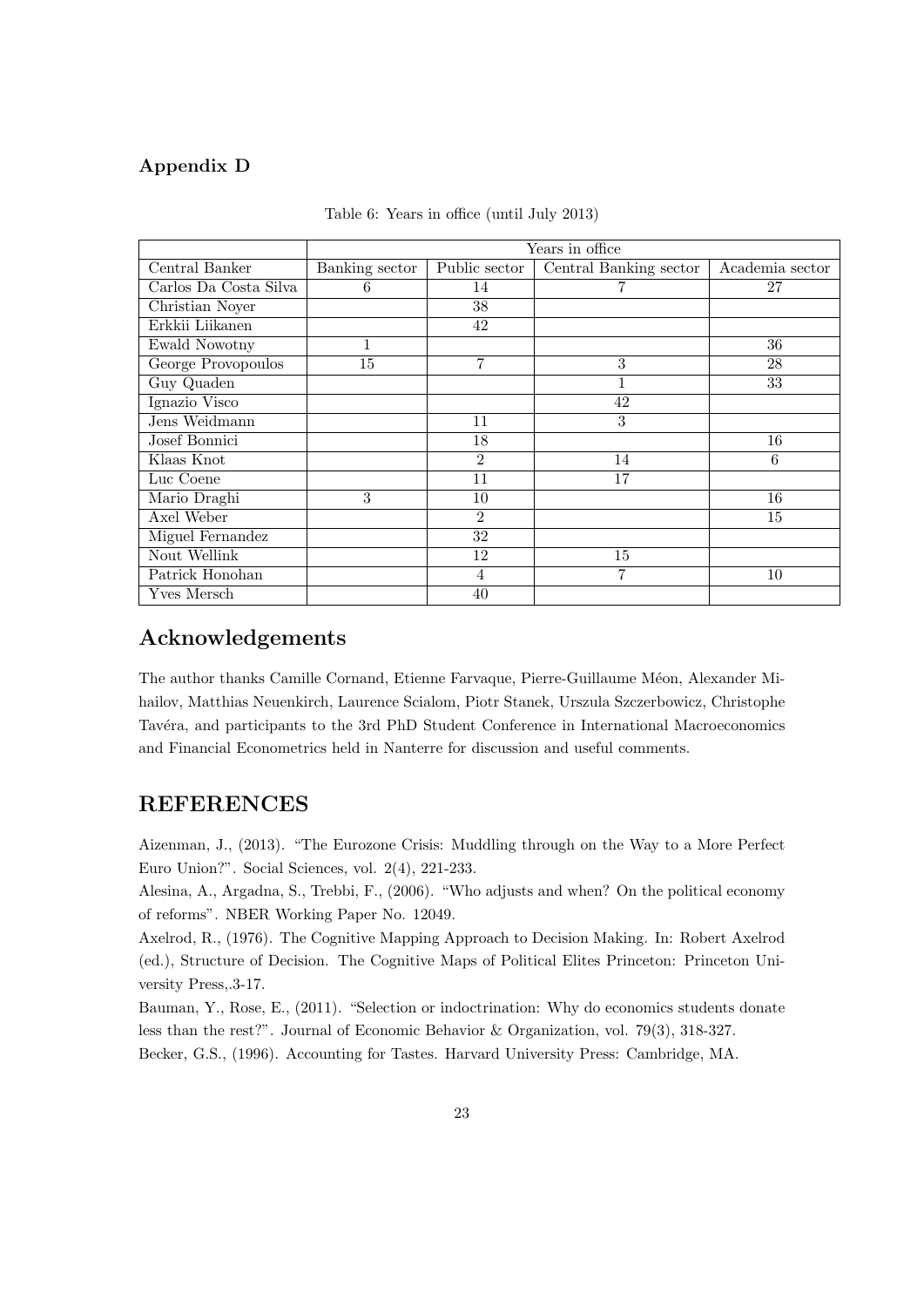Berger, H., Woitek, U., (1997). "How Opportunistic are Partisan German Central Bankers? Evidence on the Vaubel Hypothesis". European Journal of Political Economy, vol. 13, 503-516. Bougon, M., Weick, K., Binkhorst, D., (1977). "Cognition in Organizations: An Analysis of the Utrecht Jazz Orchestra". Administrative Science Quarterly, vol. 22(4): 606-639.

Brambor, T., Clark, W.R., Golder, M., (2006). "Understanding interaction models: Improving empirical analyses". Political analysis, vol. 14(1), 63-82.

Carter, J.R., Irons, M., (1991). "Are economists different, and if so, why?" Journal of Economic Perspectives, vol. (5)2, 171 - 177.

Chappell, H. W., Havrilesky, T. M., McGregor, R. R., (1993). "Partisan monetary policies: Presidential influence through the power of appointment". The Quarterly Journal of Economics, 185-218.

Cipriani G.P., Lubian, D., Zago, A., (2009). "Natural born economists?". Journal of Economic Psychology, vol. 30, 455-468.

Coleman, W., (1992). "Concord and discord amongst New Zealand economists: The results of an opinion survey". New Zealand Economic Papers, vol. 26(1), 47-81.

Curseu, P.L., Schalk, M.J.D., Schruijer, S.G.L., (2010). "The use of cognitive mapping in eliciting and evaluating group cognitions". Journal of Applied Social Psychology, vol. 40(5), 1258- 1291.

De Haan, J., Jansen, D-J., (2006). "Look who's talking: ECB communication during the first years of EMU". International Journal of Finance & Economics, vol.11(3), 219-228.

Drazen, A., Easterly, W., (2001). "Do crises induce reform? Simple empirical tests of conventional wisdom". Economics and Politics vol. 13(2), 129-157.

Eden, C., Ackermann, F., (1998). "Analysing and Comparing Ideographic Causal Maps", in: C. Eden and J.C. Spender (eds.) Managerial and Organizational Cognition: Theory, Methods and Research, London: SAGE, 193-209.

Eichler, S., Lähner, T., (2013). "Forecast dispersion, dissenting votes, and monetary policy preferences of FOMC members: the role of individual career characteristics and political aspects". Public Choice, 1-25.

Ennser-Jedenastik, L., (2014). "Party politics and the survival of central bank governors". European Journal of Political Research, vol. 53, 500-519.

Frank, B., Schulze, G.G., (2000). "Does Economics Make Citizens Corrupt?". Journal of Economic Behavior and Organization, vol.43(1), 101-113.

Frank, R.H., Gilovich, T.D., Regan, D.T., (1993). "Does studying economics inhibit cooperation?". Journal of Economic Perspectives, vol. 7, 159-71.

Frank, R.H., Gilovich, T.D., Regan, D.T., (1996). "Do economists make bad citizens?". Journal of Economic Perspectives, vol. 10, 187-92.

Frey, B.S., (1986). "Economists favour the price system: who else does?". Kyklos, vol. (39), 537-563. Frey, B.S., Meier, S., (2003). "Are political economists selfish and indoctrinated? Evidence from a natural experiment". Economic Inquiry, vol. 41, 448-62.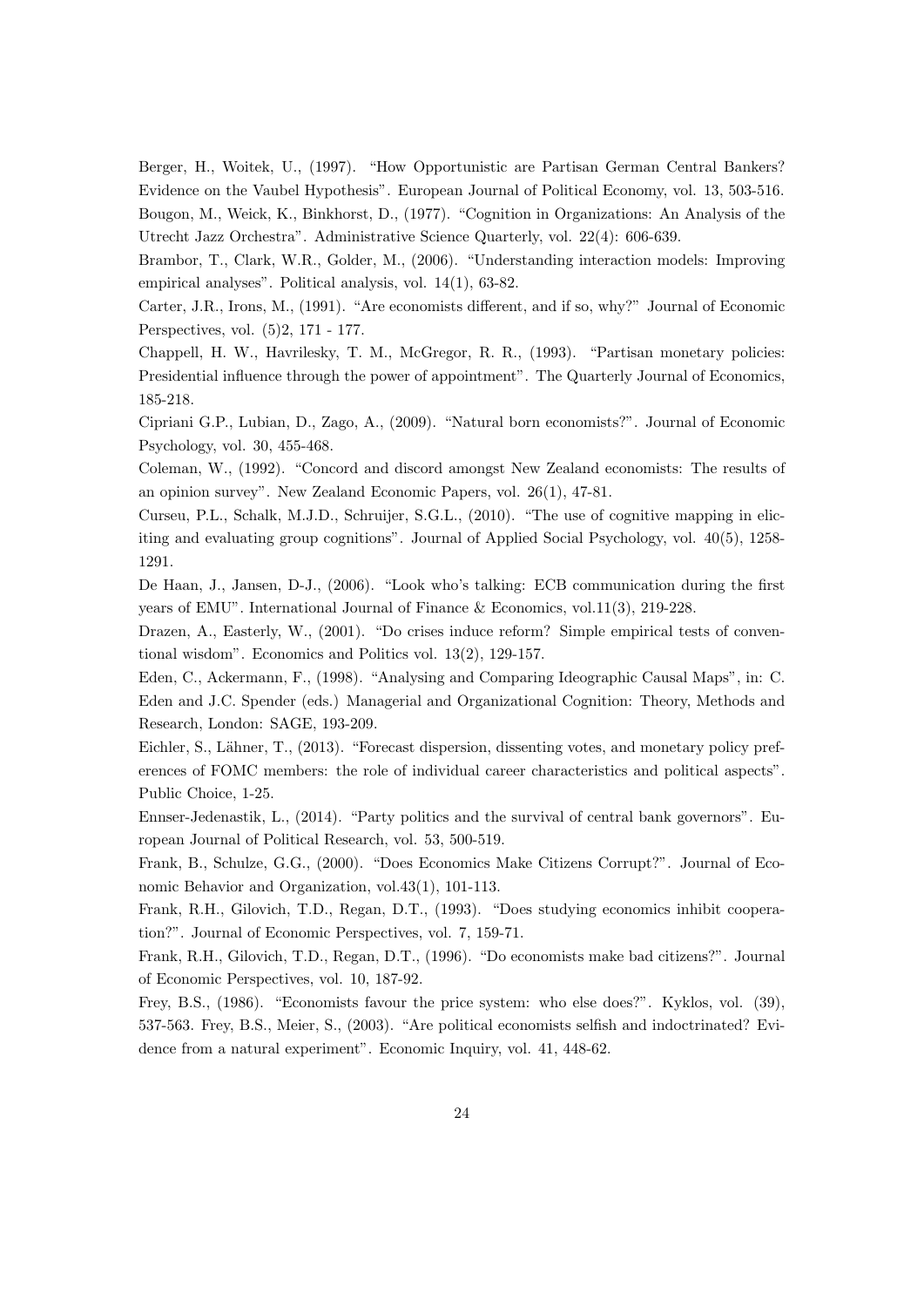Frey, B.S., Pommerehne, W.W., Gygi, B., (1993). "Economics indoctrination or selection? Some empirical results." Journal of Economic Education, vol. 24, 271-81.

Gandal, N., Roccas, S., (2002). "Good neighbours/bad citizens: personal value priorities of economists". CEPR, Discussion paper n3660.

Giuliano, P., Spilimbergo, A., (2014). "Growing up in a Recession". The Review of Economic Studies, vol. 81(2), 787-817.

Göhlmann, S., Vaubel, R. (2007). "The educational and occupational background of central bankers and its effect on inflation: An empirical analysis".European Economic Review, 51(4), 925-941.

Goossens, A., Méon, P-G., (2010). "The impact of studying economics, and other disciplines, on the belief that voluntary exchange makes everyone better off". Working papers CEB, 10.

Gross, L., (2005). "Altruism, fairness and social intelligence: Are economists different?". mimeo, Stanford University.

Harris, M., P. Levine, C. Spencer (2011). "A Decade of Dissent: Explaining the Dissent Voting Behavior of Bank of England MPC Members". Public Choice vol. 146, 413-442.

Haucap J., Just, T., (2003). "Not guilty? Another look at the nature and nurture of economics students". University of the Federal Armed Forces Economics Working Paper No. 8.

Havrilesky, T., Gildea, J.A. (1992). "Reliable and Unreliable Partisan Appointments to the Board of Governors". Public Choice, vol. 73, 397-417.

Hess, R.D., Torney, J.V., (1967). "The Development of Political Attitudes in Children." Aldine: Chicago.

Hurrelmann, K., (2002). "Einführung in die Sozialisationstheorie". 8th edition, Beltz Verlag-Weinheim.

Jerôme, B., Jerôme-Speziari, V., (2010). "Forecasting partisan dynamics in Europe." International Journal of Forecasting, vol. 26(1), 98-115.

de Jong, E., van Esch, F. (2013). "Culture Matters: French-German Conflicts on European Central Bank Independence and Crisis Resolution". Radboud University Nijmegen Working Paper Series.

McGregor, R. R., (1996). "FOMC voting behavior and electoral cycles: Partisan ideology and partisan loyalty". Economics & Politics, 8(1), 17-32.

Neuenkirch, M., Neumeier, F. (2013). "Party affiliation rather than former occupation: The background of central bank governors and its effect on monetary policy". Marburg: Joint Discussion Paper Series in Economics, Marburg University.

Rajan, R., (2004). "Why are structural reforms so difficult?". Finance and Development, vol. 41 (2), 56-57.

Renshon, J., (2009). "When Public Statements Reveal Private Beliefs: Assessing Operational Codes at a Distance". Political Psychology, vol. 30(4), 649-661.

Rodrik, D.D, (1996). "Understanding economic policy reform". Journal of Economic Literature, vol. 34, 9-41.